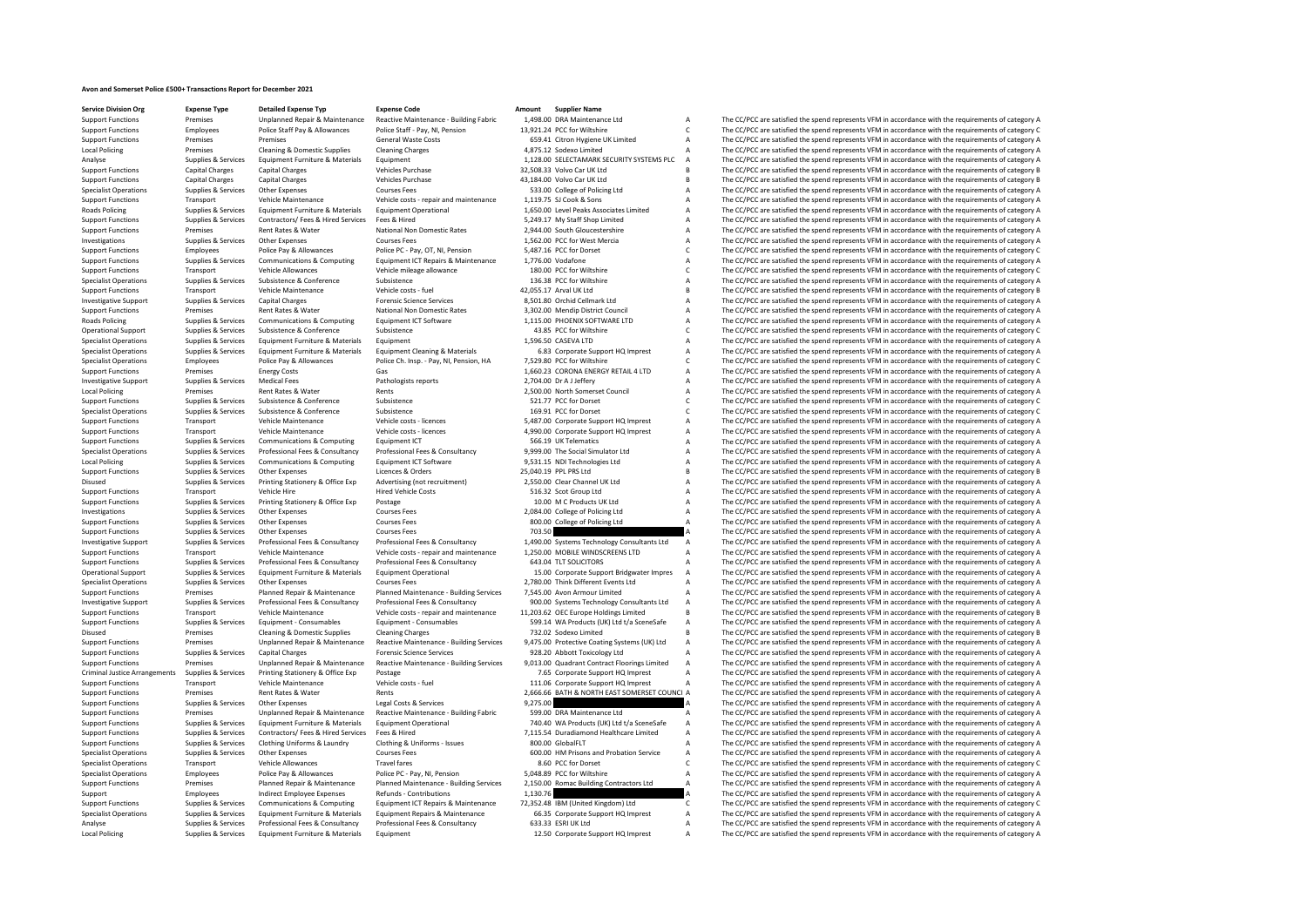Analyse Supplies Services Other Expenses Financial Adjustments 0.01 PCC for Gloucestershire B The CC/PCC are satisfied the spend represents VFM in accordance with the requirements of category B Supplies & Services Communic Support Functions Supplies & Services Communications & Computing Equipment ICT 3,110.55 UK Telematics A The CC/PCC are satisfied the spend represents VFM in accordance with the requirements of category A Support Functions Supplies & Services Equipment Furniture & Materials Equipment Supplies Equipment Curiomet Equipment Curiomet and the and the commodation and the commodation and the commodation and the commodation and the commodation and t Specialist Operations Supplies & Services Subsistence Subsistence Accommodation Accommodation and a subsistence Accommodation 2,040.44 A The CC/PCC are satisfied the spend represents VFM in accordance with the requirements Support Functions Supplies & Services Contractors/ Fees & Hired Services Fees & Hired Services Fees & Hired 669.17 Walker Fire UK Ltd A The CC/PCC are satisfied the spend represents VFM in accordance with the requirements of the contract of the contract of the contract of the contract of the contract of the contract of the contract of the contract of the contract of the contract of the contract of the contract of the contract of the contrac Support Functions Support Premises Planned Repair & Maintenance Planned Maintenance - Building Fabric 4,640.00 Romac Building Contractors Ltd A The CC/PCC are satisfied the spend represents VFM in accordance with the requi Support Functions Premises Rent Rates & Water Landlords Service Charge 969.47 FMS Ltd - Cabot Park Service Charge A The CC/PCC are satisfied the spend represents VFM in accordance with the requirements of category A Cabo P Other Expenses Financial Adjustments Company Analysis Company Company Company Company Company Company Company Company Company Company Company Company Company Company Company Company Company Company Company Company Company Support Functions Supplies & Services Printing Stationery & Office Exp Postage Postage Printing States Printing Stational Non Domestic Rates 2,000.00 PURCHASE POWER A The CC/PCC are satisfied the spend represents VFM in ac Support Functions Premises Rent Rates & Water National Non Domestic Rates 3,008.00 SOUTH SOMERSET DISTRICT COUNCIL A The CC/PCC are satisfied the spend represents VFM in accordance with the requirements of category A proce Investigative Support Supplies & Services Communications & Computing Equipment ICT Software 33,639.56 PHOENIX SOFTWARE LTD B The CC/PCC are satisfied the spend represents VFM in accordance with the requirements of category Support Functions Supplies & Services Equipment Functions Support Functions Support Equipment Functions Support Equipment Punctical Equipment Operational Equipment Operational 519.96 SP Services (UK) Ltd A The CC/PCC are s Investigative Support Supplies & Services Subsistence Subsistence Accommodation Accommodation 400.00 The Fire Service College Ltd A The CC/PCC are satisfied the spend represents VFM in accordance with the requirements of c Support Functions Premises Rent Rates & Water National Non Domestic Rates 1,497.00 Bristol City Council A The CC/PCC are satisfied the spend represents VFM in accordance with the requirements of category A<br>Support Function 6,315.54 Duradiamond Healthcare Limited A The CC/PCC are satisfied the spend represents VFM in accordance with the requirements of category A<br>A The CC/PCC are satisfied the spend represents VFM in accordance with the requi Support Functions Supplies & Services Other Expenses Courses Fees 4,740.00 A The CC/PCC are satisfied the spend represents VFM in accordance with the requirements of category A<br>Support Functions Premises Rent Rates & Water Support Functions Premises Rent Rates & Water Rents Rents Rents 2,893.75 LANDMARC RE MOD (WALES) A The CC/PCC are satisfied the spend represents VFM in accordance with the requirements of category B<br>Specialist Operations S Specialist Operations Supplies & Services Professional Fees & Consultancy Professional Fees & Consultancy Professional Fees & Consultancy 25,000.00 Agilisys Ltd Supplies The CC/PCC are satisfied the spend represents VFM in Professional Fees & Consultancy 651.96 6 651.96 A The CC/PCC are satisfied the spend represents VFM in accordance with the requirements of category A<br>A The CC/PCC are satisfied the spend represents VFM in accordance with t Support Functions Employees Indirect Employee Expenses Advertising for Staff 1,461.60 Hays Specialist Recruitment Ltd A The CC/PCC are satisfied the spend represents VFM in accordance with the requirements of category A Cr Criminal Justice Arrangements Supplies & Services Other Expenses Remand costs Remand costs Remand costs 550.00 Charles Fellows Supplies Ltd A The CC/PCC are satisfied the spend represents VFM in accordance with the require Support Functions Capital Charges Capital Charges Vehicles Purchase 32,508.33 Volvo Car UK Ltd B The CC/PCC are satisfied the spend represents VFM in accordance with the requirements of category B Support Functions Compuni Support Functions Supplies & Services Communications & Computing Equipment ICT Repairs & Maintenance 35,001.00 EBC Group (UK) Ltd B The CC/PCC are satisfied the spend represents VFM in accordance with the requirements of c Operational Support Supplies & Services Subsistence Subsistence Accommodation Accommodation 760.00 College of Policing Ltd A The CC/PCC are satisfied the spend represents VFM in accordance with the requirements of category Investigations Supplies & Services Other Expenses Courses Fees Courses Fees 640.00 College of Policing Ltd A The CC/PCC are satisfied the spend represents VFM in accordance with the requirements of category A Courses Cours Premises Premises Premises Support Functions Ceneral Waste Costs 573.51 SUEZ Recycling and Recovery UK Ltd A The CC/PCC are satisfied the spend represents VFM in accordance with the requirements of category A Services Cene Investigative Support Support Security Security of the Control of the Control of the Control of the Control of the Control of the Control of the Control of the Control of the Control of the Control of the Control of the Co Criminal Justice Arrangements Supplies & Services Equipment Furniture & Materials Equipment Equipment Equipment Equipment and the education of the COPCC are satisfied the spend represents VFM in accordance with the require Support Functions Premises Energy Costs Gas Costs Gas 25,159.80 CORONA ENERGY RETAIL 4 LTD B The CC/PCC are satisfied the spend represents VFM in accordance with the requirements of category B category B costs Communicatio Investigative Support Supplies & Services Communications & Computing Equipment ICT Consumables 55.42 Tangible Benefit Limited A The CC/PCC are satisfied the spend represents VFM in accordance with the requirements of category A Specialist Operations Premises Cleaning & Domestic Supplies Cleaning Charges 576.39 Sodexo Limited B The CC/PCC are satisfied the spend represents VFM in accordance with the requirements of category B Category B Contractor Specialist Operations Supplies A Service Contractors A The CC/PCC are satisfied the spend represents VFM in accordance with the requirements of category A The CC/PCC are satisfied the spend represents VFM in accordance wit Support Functions Premises Premises Rent Rates & Water Water Charges/Sewerages 805.79 Water2Business A The CC/PCC are satisfied the spend represents VFM in accordance with the requirements of category A Support Functions S Support Functions Support Functions Support Functions Supplies A The CC/PCC are satisfied the spend represents VFM in accordance with the requirements of category A The CC/PCC are satisfied the spend represents VFM in acc Criminal Justice Arrangements Supplies & Services Other Expenses Remand costs 892.51 Bidfood A The CC/PCC are satisfied the spend represents VFM in accordance with the requirements of category A Support Functions Premises Rent Rates & Water Mational Non Domestic Rates 19,712.00 North Somerset Council B The CC/PCC are satisfied the spend represents VFM in accordance with the requirements of category B The Scheme Se Investigative Support Supplies & Services Capital Charges Forensic Science Services 8,872.30 Orchid Cellmark Ltd A The CC/PCC are satisfied the spend represents VFM in accordance with the requirements of category A Support Support Functions Capital Charges Forensic Science Services Capital Charges Capital Charges Capital Charges Forensic Science Services Capital Charges Capital Charges Forensic Science Services 1994.40 Abbott Toxicology Ltd Investigative Support Supplies & Services Communications & Computing Equipment ICT Software 6,753.63 Open Text UK Ltd A The CC/PCC are satisfied the spend represents VFM in accordance with the requirements of category A Su Supplies & Services Equipment Furniture & Materials Publications including books and a service and the capacity Press Material on the CC/PCC are satisfied the spend represents VFM in accordance with the requirements of cat Support Functions Premises Rent Rates & Water National Non Domestic Rates 711.00 Mendip District Council A The CC/PCC are satisfied the spend represents VFM in accordance with the requirements of category A Vehicles Purcha Support Functions Capital Charges Capital Charges Vehicles Purchase Vehicles Purchase 18,871.40 Toyota (GB) PLC B The CC/PCC are satisfied the spend represents VFM in accordance with the requirements of category B<br>Sunnort Support Functions Support Functions Supplies Contractors/ Fees & Hired Services Fees & Hired Services Fees & Hired Services Tees & Hired 3,974.17 My Staff Shop Limited A The CC/PCC are satisfied the spend represents VFM in Support Functions Supplies & Services Grants & Subscriptions Subscriptions Subscriptions Subscriptions Subscriptions 3,980.00 The BE Project A The CC/PCC are satisfied the spend represents VFM in accordance with the requir Specialist Operations Employees Police Staff Pay & Allowances Police Staff - Pay, NI, Pension 3,584.80 PCC for Dorset C The CC/PCC are satisfied the spend represents VFM in accordance with the requirements of category C C Operational Support Supplies & Services Professional Fees & Consultancy Professional Fees & Consultancy 9,967.50 IBM (United Kingdom) Ltd A The CC/PCC are satisfied the spend represents VFM in accordance with the requireme Support Functions Supplies & Services Equipment Furniture & Materials Loose Furniture 19,493.24 Blue Light Partnership B The CC/PCC are satisfied the spend represents VFM in accordance with the requirements of category B S Specialist Operations Supplies & Services Subsistence Subsistence Subsistence Subsistence Subsistence Subsistence Subsistence C The CC/PCC are satisfied the spend represents VFM in accordance with the requirements of categ Other Expenses Dogs - Food 881.76 Crown Petfoods Ltd A The CC/PCC are satisfied the spend represents VFM in accordance with the requirements of category A<br>Rent Rates & Mater National Non Domestic Rates 1742.00 North Somers Support Functions Premises Rent Rates & Water National Non Domestic Rates 1,742.00 North Somerset Council A The CC/PCC are satisfied the spend represents VFM in accordance with the requirements of category A Satisfied the Specialist Operations Employees Police Pay & Allowances Police PC - Pay, OT, NI, Pension 5,320.68 PCC for Wiltshire A The CC/PCC are satisfied the spend represents VFM in accordance with the requirements of category C<br>Spec Specialist Operations Employees Police Pay & Allowances Police PC - Pay, OT, NI, Pension 27,278.49 PCC for Dorset C The CC/PCC are satisfied the spend represents VFM in accordance with the requirements of category C<br>Specia Specialist Operations Supplies & Services Catering Catering Catering Catering Catering Catering Catering Catering Catering Catering Catering Catering Catering Catering Catering Catering Catering Catering Catering Catering Specialist Operations Supplies & Services Communications & Computing Equipment ICT Repairs & Maintenance 2,493.00 COMPSOFT LTD A The CC/PCC are satisfied the spend represents VFM in accordance with the requirements of cate Criminal Justice Arrangements Supplies & Services Contractors/Fees & Hired Services Fees & Hired - Cleaning Cells/Vehs 918.75 Sodexo Limited Mark and The CC/PCC are satisfied the spend represents VFM in accordance with the Vehicle Allowances Travel fares Travel fares 13,392.74 B The CC/PCC are satisfied the spend represents VFM in accordance with the requirements of category B<br>Rent Rates Analyse Mational Non Domestic Rates 1,048.00 Sedgemoor Disused Premises Rent Rates & Water National Non Domestic Rates 1,048.00 Sedgemoor District Council A The CC/PCC are satisfied the spend represents VFM in accordance with the requirements of category A Support Functions Supplies & Services Communications & Computing Equipment ICT 37,571.62 BRITISH TELECOMMUNICATIONS PLC B The CC/PCC are satisfied the spend represents VFM in accordance with the requirements of category B<br> Dealing with the Public Premises Planned Repair & Maintenance Alterations to Buildings 6,158.90 DRA Maintenance Ltd A The CC/PCC are satisfied the spend represents VFM in accordance with the requirements of category A Supp The CC/PCC are satisfied the spend represents VFM in accordance with the requirements of category A Support Functions Transport Vehicle Maintenance Vehicle costs - fuel 39,911.73 Arval UK Ltd B The CC/PCC are satisfied the spend represents VFM in accordance with the requirements of category B Support Functions Support Functions Premises Cleaning & Domestic Supplies Cleaning Charges Charges 11,202.08 Sodexo Limited B The CC/PCC are satisfied the spend represents VFM in accordance with the requirements of categor Support Functions Capital Charges Capital Charges Construction & Conversion Fees 1,700.00 Ridge & Partners LLP A The CC/PCC are satisfied the spend represents VFM in accordance with the requirements of category A Specialis Specialist Operations Employees Police Staff Pay & Allowances Police Staff - Pay, NI, Pension 4,185.91 PCC for Wiltshire A The CC/PCC are satisfied the spend represents VFM in accordance with the requirements of category A Support Functions Supplies & Services Communications & Computing Telephone Calls 5,557.50 BRITISH TELECOMMUNICATIONS PLC A The CC/PCC are satisfied the spend represents VFM in accordance with the requirements of category A Supplies & Services Equipment Furniture & Materials Equipment - Ammunition 5,190.00 Viking Arms Ltd A The CC/PCC are satisfied the spend represents VFM in accordance with the requirements of category A<br>Premises Presents VF Support Functions Premises Cleaning & Domestic Supplies Window Cleaning 1,608.88 Sodexo Limited A The CC/PCC are satisfied the spend represents VFM in accordance with the requirements of category A Specialist Operations Su The CC/PCC are satisfied the spend represents VFM in accordance with the requirements of category A Support Functions Supplies & Services Communications & Computing Equipment ICT Repairs & Maintenance 990.00 Specialist Computer Centres A The CC/PCC are satisfied the spend represents VFM in accordance with the requirement Operational Support Employees Police Pay & Allowances Police PC - Pay, OT, NI, Pension 4,996.76 PCC for Wiltshire C The CC/PCC are satisfied the spend represents VFM in accordance with the requirements of category C Suppor The CC/PCC are satisfied the spend represents VFM in accordance with the requirements of category A Investigations Supplies Services Subsistence Subsistence Subsistence Subsistence Subsistence Subsistence Support HQ Imprest A The CC/PCC are satisfied the spend represents VFM in accordance with the requirements of categor Support Functions Employees Police Pay & Allowances Police PC Pay NI, Pension 4,068.80 PCC for Dorset C The CC/PCC are satisfied the spend represents VFM in accordance with the socuirements of category C Support Functions Transport Vehicle Maintenance Vehicle costs - fuel 2,236.02 Certas Energy UK Ltd A The CC/PCC are satisfied the spend represents VFM in accordance with the requirements of category A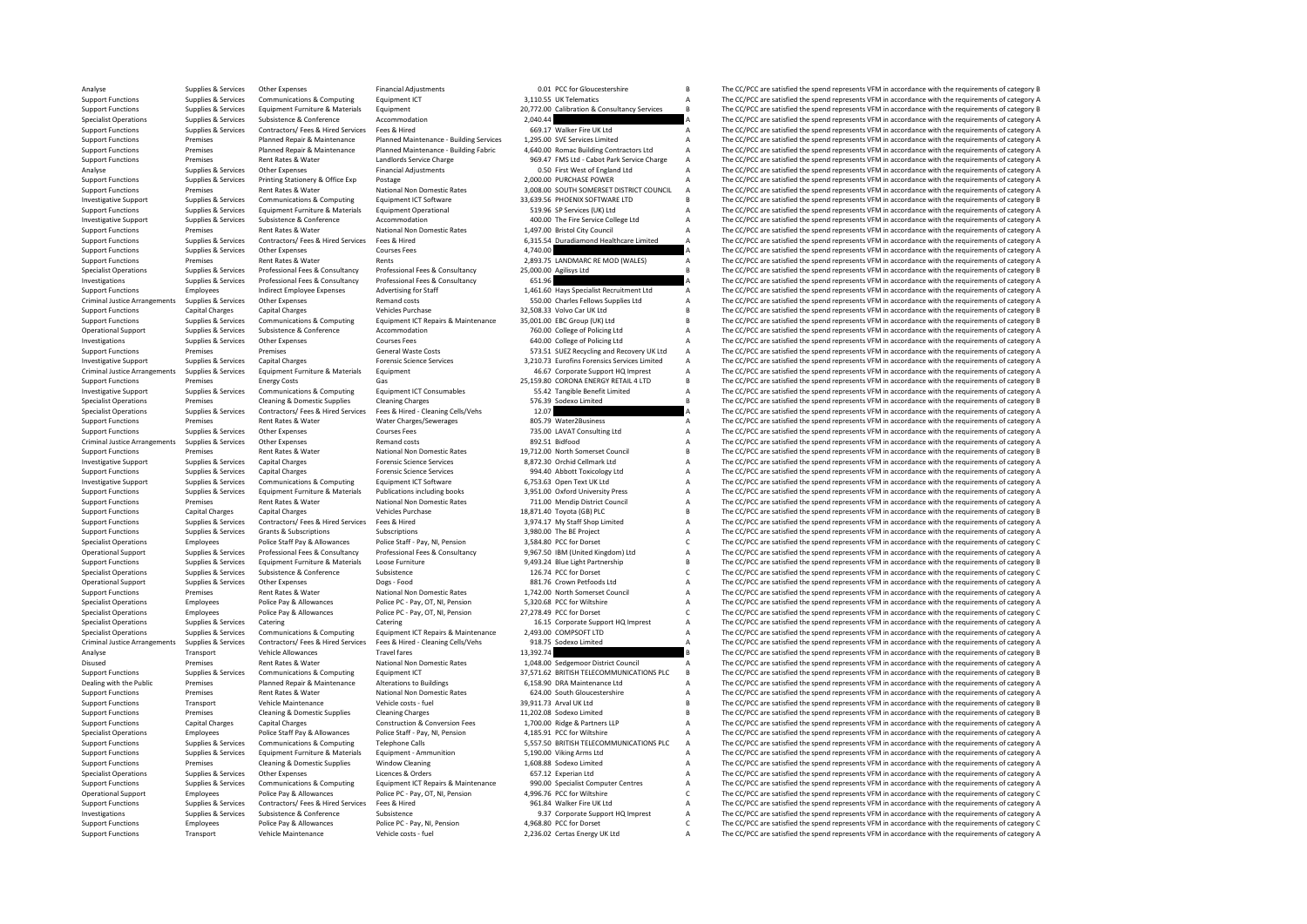Operational Support Transport Vehicle Allowances Vehicle Mileage allowance 400.50 PCC for Wiltshire C The CC/PCC are satisfied the spend represents VFM in accordance with the requirements of category C vehicle Purchase Veh Support Functions Capital Charges Capital Charges Vehicles Purchase Vehicles Purchase 32,508.33 Volvo Car UK Ltd B The CC/PCC are satisfied the spend represents VFM in accordance with the requirements of category B Support Support Functions Supplies & Services Contractors/ Fees & Hired Services Fees & Hired Services Fees & Hired 1,323.95 Walker Fire UK Ltd A The CC/PCC are satisfied the spend represents VFM in accordance with the requirement Support Functions Supplies & Services Other Expenses Legal Costs & Services Services Support Content Costs and Content Costs and Content of Costs and Content of Costs and Content of Costs and Content of Costs and Content o Support Functions Transport Corporate Travel fares Travel fares and the support HQ Imprest A The CC/PCC are satisfied the spend represents VFM in accordance with the requirements of category A<br>Support Functions Supplies & Support Functions Supplies & Services Equipment Consumables Equipment Consumables Equipment Consumables Equipment Consumables and the metal of the CONSULT CONSULT ALL The COPC are satisfied the spend represents VFM in acco Support Functions Supplies & Services Equipment Furniture & Materials Equipment Functions Equipment Equipment 567.00 Avon Armour Limited A The CC/PCC are satisfied the spend represents VFM in accordance with the requiremen Support Functions Premises Cleaning & Domestic Supplies Window Cleaning Window Cleaning 1,231.80 Sodexo Limited A The CC/PCC are satisfied the spend represents VFM in accordance with the requirements of category A Conditio Vehicle Allowance Vehicle mileage allowance 261.00 PCC for Wiltshire C The CC/PCC are satisfied the spend represents VFM in accordance with the requirements of category C are accorded the spend represents VFM in accordance Support Functions Premises Rent Rates & Water National Non Domestic Rates 7,219.00 Bristol City Council A The CC/PCC are satisfied the spend represents VFM in accordance with the requirements of category A Investigative Su Investigative Support Supplies & Services Equipment Furniture & Materials Equipment Operational and a 2,720.00 PROACT Medical Ltd A The CC/PCC are satisfied the spend represents VFM in accordance with the requirements of c Transport Vehicle Allowances Vehicle mileage allowance 233.10 PCC for Wiltshire C The CC/PCC are satisfied the spend represents VFM in accordance with the requirements of category C and the requirements of category C and t Analyse Supplies & Services Equipment Furniture & Materials Equipment 1,128.00 SELECTAMARK SECURITY SYSTEMS PLC A The CC/PCC are satisfied the spend represents VFM in accordance with the requirements of category A<br>Supplies Support Functions Premises Rent Rates & Water Rents Rents Rents Rents Rents 2,666.66 BATH & NORTH EAST SOMERSET COUNCI A The CC/PCC are satisfied the spend represents VFM in accordance with the requirements of category A L Local Policing Supplies A Services Catering Catering Catering Supplies & Services Catering Catering Catering Catering Catering 1,020.50 Sodexo Limited A The CC/PCC are satisfied the spend represents VFM in accordance with Support Functions Support Functions Supplies and the Support Functions Equipment ICT Software 2,807.32 PHOENIX SOFTWARE LTD A The CC/PCC are satisfied the spend represents VFM in accordance with the requirements of categor Support Functions Supplies & Services Professional Fees & Consultancy Professional Fees & Consultancy Consultancy 675.00 Services Design Solution Ltd A The CC/PCC are satisfied the spend represents VFM in accordance with t Support Functions Supplies & Services Communications & Computing Equipment ICT Repairs & Maintenance 76,323.33 Vysiion Ltd C The CC/PCC are satisfied the spend represents VFM in accordance with the requirements of category Support Functions Supplies & Services Clothing Uniforms & Laundry Clothing & Uniforms - Issues 1,000.00 GlobalFLT A The CC/PCC are satisfied the spend represents VFM in accordance with the requirements of category A Suppor Premises Unplanned Repair & Maintenance Reactive Maintenance - Building Services 747.91 Sovereign Fire & Security Ltd A The CC/PCC are satisfied the spend represents VFM in accordance with the requirements of category A Su Analyse Supplies & Services Other Expenses Financial Adjustments Contained A CONTAGE CONTAGE CONTAGE CONTAGE CONTAGE CONTAGERATION A The CC/PCC are satisfied the spend represents VFM in accordance with the requirements of Support Functions Transport Vehicle Maintenance Vehicle costs - repair and maintenance 6,070.48 SJ Cook & Sons A The CC/PCC are satisfied the spend represents VFM in accordance with the requirements of category A Coronal C Local Policing Supplies & Services Communications & Computing Equipment ICT Software 22,500.00 CIVICA UK LTD B The CC/PCC are satisfied the spend represents VFM in accordance with the requirements of category B<br>Supplies & Analyse Supplies & Services Communications & Computing Equipment ICT Software 10,000.00 Sopra Steria Limited B The CC/PCC are satisfied the spend represents VFM in accordance with the requirements of category B Supplies & Investigations Supplies & Services Communications & Computing Tel Enquiry Service 2,433.33 Equifax Limited A The CC/PCC are satisfied the spend represents VFM in accordance with the requirements of category A Computing a T Support Functions Supplies & Services Other Expenses Legal Costs & Services Center Services Center Costs A The CC/PCC are satisfied the spend represents VFM in accordance with the requirements of category A Center Center C Transport Vehicle Maintenance Vehicle costs - fuel 24.17 Corporate Support HQ Imprest A The CC/PCC are satisfied the spend represents VFM in accordance with the requirements of category A Courses Fees 1250.00 Microsoft Off Support Functions Supplies & Services Other Expenses Courses Courses Courses Courses Courses Fees 1,250.00 Microsoft Office Training Ltd A The CC/PCC are satisfied the spend represents VFM in accordance with the requiremen Support Functions Supplies & Services Contractors/ Fees & Hired Services Fees & Hired 2,591.67 My Staff Shop Limited A The CC/PCC are satisfied the spend represents VFM in accordance with the requirements of category A Sup Support Functions Premises Cleaning & Domestic Supplies Cleaning Charges Cleaning Charges Changes Charges 530.59 Sodexo Limited A The CC/PCC are satisfied the spend represents VFM in accordance with the requirements of cat Equipment Furniture & Materials Equipment Repairs & Maintenance and the case of the CC/PCC are satisfied the spend represents VFM in accordance with the requirements of category B<br>Vehicle Maintenance Vehicle costs - tyres Support Functions Transport Vehicle Maintenance Vehicle costs - tyres and tubes 680.00 GOODYEAR TYRES UK LTD A The CC/PCC are satisfied the spend represents VFM in accordance with the requirements of category A Support Cat The CC/PCC are satisfied the spend represents VEM in accordance with the requirements of category A Support Functions Supplies & Services Equipment Furniture & Materials Equipment Furniture & Materials Equipment 1 Equipment 715.00 Reflex Medical Ltd A The CC/PCC are satisfied the spend represents VFM in accordance with t Police Pay & Allowances Police Sergeant - Pay, NI, Pension 11,016.86 PCC for Wiltshire C The CC/PCC are satisfied the spend represents VFM in accordance with the requirements of category C and the requirements of category Support Functions Premises Rent Rates Rulater National Non Domestic Rates 599.00 Bristol City Council A The CC/PCC are satisfied the spend represents VFM in accordance with the requirements of category A Investigative Support Transport Vehicle Allowances Travel fares Travel fares 3.75 Corporate Support HQ Imprest A The CC/PCC are satisfied the spend represents VFM in accordance with the requirements of category A Support H Support Functions Supplies & Services Communications & Computing Equipment ICT Hardware Purch 885.00 Data Pro IT Ltd A The CC/PCC are satisfied the spend represents VFM in accordance with the requirements of category A Cri Transport Vehicle Hire Arrangements of category Arrangements of category Arrangements of category A The CC/PCC are satisfied the spend represents VFM in accordance with the requirements of category A<br>The CC/PCC are satisfi Support Functions Transport Vehicle Maintenance Vehicle costs - repair and maintenance 1,624.53 SJ Cook & Sons A The CC/PCC are satisfied the spend represents VFM in accordance with the requirements of category A Investiga Investigative Support Supplies & Services Professional Fees & Consultancy Professional Fees & Consultancy Consultancy 1,725.00 Systems Technology Consultants Ltd A The CC/PCC are satisfied the spend represents VFM in accor Supplies & Services Communications & Computing Telephone Calls 541.67 BTPLC Support Telephone Calls 541.67 BTPLC A The CC/PCC are satisfied the spend represents VFM in accordance with the requirements of category A<br>Supplie Support Functions Supplies & Services Communications & Computing Equipment ICT Software 1,314.00 Police Crime Prevention Initiatives A The CC/PCC are satisfied the spend represents VFM in accordance with the requirements o Vehicle Maintenance Vehicle costs - tyres and tubes 578.00 GOODYEAR TYRES UK LTD A The CC/PCC are satisfied the spend represents VFM in accordance with the requirements of category A 378.00 ST8.00 GOODYEAR TYRES UK LTD A T Specialist Operations Supplies & Services Equipment Furniture & Materials Equipment Equipment Equipment Specialist and the CC/PCC are satisfied the spend represents VFM in accordance with the requirements of category A Spe Support Functions Premises Duplanned Repair & Maintenance Reactive Maintenance - Building Services 1,180.67 STQ Vantage Limited A The CC/PCC are satisfied the spend represents VFM in accordance with the requirements of cat Supplies & Services Professional Fees & Consultancy Professional Fees & Consultancy Consultancy Consultancy Supplies & Services in The CC/PCC are satisfied the spend represents VFM in accordance with the requirements of ca Analyse Supplies Analyse Services Equipment Furniture & Materials Equipment Equipment 1,335.00 SOLON SECURITY LTD A The CC/PCC are satisfied the spend represents VFM in accordance with the requirements of category B<br>Suppor Externises Cleaning & Domestic Supplies Cleaning Charges Cleaning Charges 43,661.22 Sodexo Limited B The CC/PCC are satisfied the spend represents VFM in accordance with the requirements of category B Contained Supplies Fi Analyse Supplies & Services Other Expenses Financial Adjustments Contributions -0.01 Vysiion Ltd C The CC/PCC are satisfied the spend represents VFM in accordance with the requirements of category C C The CC/PCC are satisf Support Functions Premises Rent Rates & Water National Non Domestic Rates 3,174.00 North Somerset Council A The CC/PCC are satisfied the spend represents VFM in accordance with the requirements of category A Specialist Ope Specialist Operations Transport Vehicle Maintenance Vehicle costs - fuel vehicle costs - fuel 6,105.62 A The CC/PCC are satisfied the spend represents VFM in accordance with the requirements of category A<br>Specialist Operat Specialist Operations Premises Rent Rates & Water National Non Domestic Rates 1,210.00 North Somerset Council A The CC/PCC are satisfied the spend represents VFM in accordance with the requirements of category A<br>Support Fu Communications & Computing Equipment ICT 9,261.39 Telefonica UK Limited A The CC/PCC are satisfied the spend represents VFM in accordance with the requirements of category A Descriptions and the requirements of category A Support Functions Premises Rent Rates & Water National Non Domestic Rates 1,534.00 South Gloucestershire A The CC/PCC are satisfied the spend represents VFM in accordance with the requirements of category A Support Functio Support Functions Support Premises Cleaning & Domestic Supplies Cleaning Charges 16,039.21 Sodexo Limited B The CC/PCC are satisfied the spend represents VFM in accordance with the requirements of category B<br>Support Functi Support Functions Premises Unplanned Repair & Maintenance Reactive Maintenance - Building Fabric 727.00 DRA Maintenance Ltd A The CC/PCC are satisfied the spend represents VFM in accordance with the requirements of categor Supplies & Services Subsistence & Conference Conference Conference Meeting Expenses 440.00 Corporate Support HQ Imprest A The CC/PCC are satisfied the spend represents VFM in accordance with the requirements of category A<br> Specialist Operations Supplies & Services Communications & Computing Equipment ICT 660.00 Data Pro IT Ltd A The CC/PCC are satisfied the spend represents VFM in accordance with the requirements of category A Services are a Support Employees Indirect Employee Refunds Contributions 3,134.53 A The CC/PCC are satisfied the spend represents VFM in accordance with the requirements of category A<br>Support Functions Transport Vehicle Maintenance Vehic The CC/PCC are satisfied the spend represents VFM in accordance with the requirements of category A Support Functions Supplies & Services Communications & Computing Faulty Functions Computing Faulty Functions Computing Functions Computing Functions 6,546.99 Vodafone A The CC/PCC are satisfied the spend represents VFM in Support Functions Supplies & Services Contractors/ Fees & Hired Services Fees & Hired Services Pelice PC Pay, OT, NI, Pension 3,274.17 My Staff Shop Limited A The CC/PCC are satisfied the spend represents VFM in accordance Operational Support Employees Police Pay & Allowances Police PC - Pay, OT, NI, Pension 4,930.58 PCC for Wiltshire C The CC/PCC are satisfied the spend represents VFM in accordance with the requirements of category C The Cr Analyse Supplies Services Other Expenses Financial Adjustments Concernents Concernent Concernent Concernent Concernent Concernent Concernent of category A The CC/PCC are satisfied the spend represents VFM in accordance wit Support Functions Premises Rent Rates & Water Landlords Service Charge 1,465.00 Jones Lang LaSalle Ltd A The CC/PCC are satisfied the spend represents VFM in accordance with the requirements of category A Criminal Justice Arrangements Supplies & Services Medical Fees Boctors - call out fees 161,170.22 G45 Health Services (UK) Ltd C The CC/PCC are satisfied the spend represents VFM in accordance with the requirements of cate Dealing with the Public Supplies & Services Supplies & Services Airwave Airwave Airwave Supplies Airwave Solutions Airwave Solutions LTD C The CC/PCC are satisfied the spend represents VFM in accordance with the requiremen The CC/PCC are satisfied the spend represents VFM in accordance with the requirements of category A Specialist Operations Supplies & Services Contractors/ Fees & Hired Services Fees & Hired - Cleaning Cells/Vehs 5.00 Corporate Support HQ Imprest A The CC/PCC are satisfied the spend represents VFM in accordance with the requirements of category A Specialist Operations Premises Rent Rates & Water Rents Rents Rents and Rents and Decision and the Spend represent are additional and the CC/PCC are satisfied the spend represents VFM in accordance with the requirements of C The CC/PCC are satisfied the spend represents VFM in accordance with the requirements of category C Support Functions Supplies & Services Equipment Functions & Materials Loose Furniture & Materials Loose Functions Functions and The CC/PCC are satisfied the spend represents VFM in accordance with the requirements of categ Specialist Operations Employees Police Overtime Police PC Overtime 367.01 PCC for Wilkshire A The CC/PCC are satisfied the spend represents VFM in accordance with the socurirements of category A Support Functions Premises Planned Repair & Maintenance Planned Maintenance Building Services 500.00 Romac Building Contractors Ltd A The CC/PCC are satisfied the spend represents VFM in accordance with the requirements of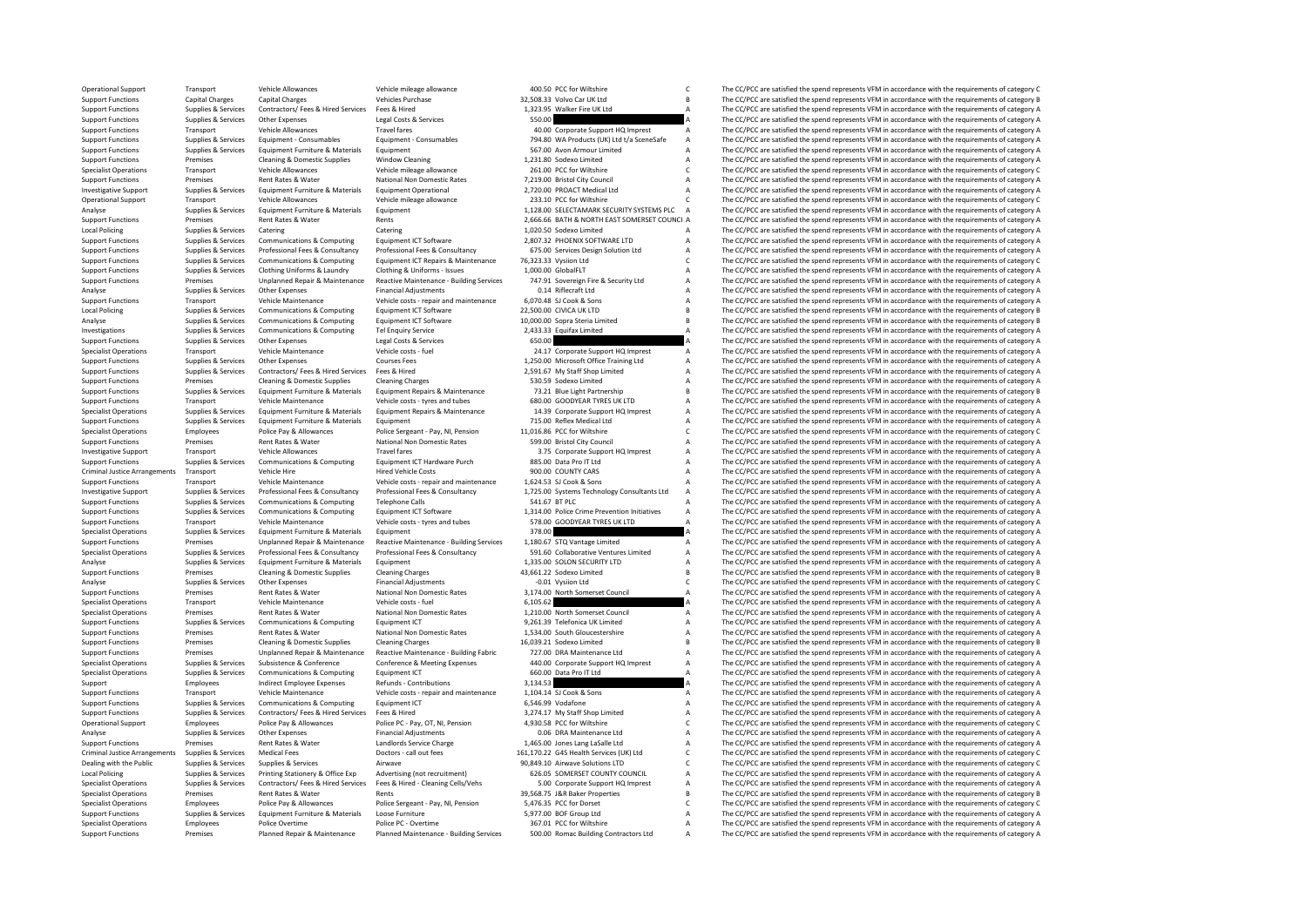Support Functions Supplies & Services Medical Fees Drugs & Medical Requisites 649.50 649.50 A The CC/PCC are satisfied the spend represents VFM in accordance with the requirements of category A Drugs & Medical Requiries Ma Specialist Operations Premises Rent Rates & Water National Non Domestic Rates 9,012.00 PCC for Devon & Cornwall B The CC/PCC are satisfied the spend represents VFM in accordance with the requirements of category B<br>Support Support Employees Indirect Employee Expenses Refunds Contributions 1,201.53 A The CC/PCC are satisfied the spend represents VFM in accordance with the requirements of category A<br>Specialist Operations Supplies & Services Co Specialist Operations Supplies & Services Communications & Computing Telephone Calls 1,042.95 Telefonica UK Limited A The CC/PCC are satisfied the spend represents VFM in accordance with the requirements of category A Supp Support Functions Supplies & Services Equipment Furniture & Materials Equipment Support Equipment Support Equipment Support Equipment Support Equipment Support Equipment Support Equipment Support Equipment Support DRIVER L Support Functions Capital Charges Capital Charges Vehicle Conversions Vehicle Conversions 12,397.60 UK Telematics B The CC/PCC are satisfied the spend represents VFM in accordance with the requirements of category B The Cr Operational Support Supplies & Services Other Expenses Horses - Equipment Horses - Equipment 34.17 Corporate Support HQ Imprest A The CC/PCC are satisfied the spend represents VFM in accordance with the requirements of cat Local Policing Supplies & Services Equipment Furniture & Materials Equipment Equipment Supplies & Services Equipment Equipment Supplies & Services Category A SOS.60 SOLON SECURITY LTD A The CC/PCC are satisfied the spend r Catering Catering Catering Catering Catering Catering Catering Catering Catering Catering Catering Catering Catering Catering Catering Catering Catering Catering Catering Catering Catering Catering Catering Catering Cateri Support Functions Supplies & Services Communications & Computing Equipment ICT Software 1,687.34 Pitney Bowes Ltd A The CC/PCC are satisfied the spend represents VFM in accordance with the requirements of category A Suppor Support Functions Premises Rent Rates & Water National Non Domestic Rates 1,185.00 Bath & North East Somerset A The CC/PCC are satisfied the spend represents VFM in accordance with the requirements of category A Electricit Premises Energy Costs Electricity Electricity 5,666.24 PCC for Devon & Cornwall B The CC/PCC are satisfied the spend represents VFM in accordance with the requirements of category B and the requirements of category B and t Analyse Employees Police Staff Pay & Allowances Staffing Agency 4,179.36 Matrix SCM Ltd A The CC/PCC are satisfied the spend represents VFM in accordance with the requirements of category A S22.36 Taunton Motor Company A T Support Functions Transport Vehicle Maintenance Vehicle costs - tyres and tubes 822.36 Taunton Motor Company A The CC/PCC are satisfied the spend represents VFM in accordance with the requirements of category B<br>Dealing wit Dealing with the Public Supplies & Services Other Expenses Courses Fees Courses Fees 10,447.92 Control-F Ltd B The CC/PCC are satisfied the spend represents VFM in accordance with the requirements of category B<br>Supplies Su Support Functions Support Functions Supplies A The CC/PCC are satisfied the spend represents VFM in accordance with the requirements of category A The CC/PCC are satisfied the spend represents VFM in accordance with the re Operational Supplies Other Expenses Other Expenses Horses - Purchase Horses - Purchase 12,000.00 and the CC/PCC are satisfied the spend represents VFM in accordance with the requirements of category B Satisfied the Support Support Functions Supplies & Services Contractors/ Fees & Hired Services Fees & Hired Bervices Fees & Hired Manning Provectic Rates 3,333.33 My Staff Shop Limited A The CC/PCC are satisfied the spend represents VFM in acco Support Functions Premises Rent Rates & Water National Non Domestic Rates 46,592.00 Bath & North East Somerset B The CC/PCC are satisfied the spend represents VFM in accordance with the requirements of category B<br>Support F Communications & Computing Equipment ICT examples Computing Communications Communications & Computing Equipment ICT 1,062.00 Telefonica UK Limited A The CC/PCC are satisfied the spend represents VFM in accordance with the Support Functions Supplies & Services Communications & Computing Telephone Calls 152.23 BRITISH TELECOMMUNICATIONS PLC B The CC/PCC are satisfied the spend represents VFM in accordance with the requirements of category C<br>S Specialist Operations Employees Police Pay & Allowances Police Inspector - Pay, OT, NI, Pension 7,127.10 PCC for Wiltshire C The CC/PCC are satisfied the spend represents VFM in accordance with the requirements of category Analyse Supplies Services Equipment Furniture & Materials Equipment Equipment 1,660.00 iContact Branding Ltd A The CC/PCC are satisfied the spend represents VFM in accordance with the requirements of category A Support Fun Support Functions Employees Police Staff Pay & Allowances Police Staff - Pay, OT, NI, Pension 14,600.65 PCC for Wiltshire C The CC/PCC are satisfied the spend represents VFM in accordance with the requirements of category Support Functions Transport Vehicle Maintenance Vehicle costs - repair and maintenance 2,440.27 SJ Cook & Sons A The CC/PCC are satisfied the spend represents VFM in accordance with the requirements of category A The CC/PC Specialist Operations Transport Vehicle Allowances Travel fares 25.00 Corporate Support HQ Imprest A The CC/PCC are satisfied the spend represents VFM in accordance with the requirements of category A Support HQ Imprest A Vehicle Maintenance Vehicle costs - repair and maintenance 1,050.00 DIESEL INJECTION SPECIALISTS A The CC/PCC are satisfied the spend represents VFM in accordance with the requirements of category A<br>Rent Rants Water Rents Support Functions Support Rent Rent Rents Rents Rents 3,130.00 NATIONAL CAR PARKS LTD A The CC/PCC are satisfied the spend represents VFM in accordance with the requirements of category A Support Functions Planned Repair & Maintenance Planned Maintenance Building Fabric 1,930.00 Romac Building Contractors Ltd A The CC/PCC are satisfied the spend represents VFM in accordance with the requirements of category Analyse Supplies & Services Equipment Furniture & Materials Equipment<br>
Services Supplies & Services Subsistence Subsistence Subsistence Subsistence Subsistence Subsistence Subsistence Subsistence Subsistence and the CC/PCC Subsistence Subsistence Subsistence Subsistence Subsistence CONFERENCE THE CONFERENCE THE CONFERENCE CONFERENCE THE CONFERENCE A The CC/PCC are satisfied the spend represents VFM in accordance with the requirements of cate Roads Policing Supplies & Services Equipment Furniture & Materials Equipment 1,510.00 Fusion Shelters (UK) Ltd A The CC/PCC are satisfied the spend represents VFM in accordance with the requirements of category A Raterials Folicing Policing Support Support Bridgwater Impres A The CC/PCC are satisfied the spend represents VFM in accordance with the requirements of category A Support Functions Supplies & Services Equipment Functions Addenials Equipment 1,325.00 1,325.00 A The CC/PCC are satisfied the spend represents VFM in accordance with the requirements of category B<br>Support Functions Suppli Support Functions Support Functions Support Functions Support Functions Accordance With the American Category B The CC/PCC are satisfied the spend represents VFM in accordance with the requirements of category B The CC/PCC Analyse Supplies & Services Equipment Furniture & Materials Equipment Equipment 1,745.00 SELECTAMARK SECURITY SYSTEMS PLC A The CC/PCC are satisfied the spend represents VFM in accordance with the requirements of category Support Functions Employees Indirect Employee Expenses Advertising for Staff 1,802.64 Hays Specialist Recruitment Ltd A The CC/PCC are satisfied the spend represents VFM in accordance with the requirements of category A Su Support Functions Supplies & Services Other Expenses External Audit Fee 3,609.50 GRANT THORNTON UK LLP A The CC/PCC are satisfied the spend represents VFM in accordance with the requirements of category A Support Fransport Transport Vehicle Maintenance Vehicle costs - fuel Vehicle costs - fuel Vehicle costs - fuel Vehicle costs - fuel Vehicle costs - fuel 12,561.20 Certas Energy UK Ltd B The CC/PCC are satisfied the spend represents VFM in a Analyse Supplies & Services Other Expenses Financial Adjustments 0.01 Swan Advocacy Network B The CC/PCC are satisfied the spend represents VFM in accordance with the requirements of category B Category B Travel fares Trav Specialist Operations Transport Vehicle Allowances Travel fares Travel fares 325.83 A The CC/PCC are satisfied the spend represents VFM in accordance with the requirements of category A Contribution Contribution Contributi Local Policing Third Party Payments Contribution Contribution Contribution Contribution Contribution Contribution Contribution 17,006.12 The Nelson Trust B The CC/PCC are satisfied the spend represents VFM in accordance wi Support Functions Supplies & Services Equipment Furniture & Materials Equipment Equipment 6,161.82 Colena Ltd t/a Heliguy A The CC/PCC are satisfied the spend represents VFM in accordance with the requirements of category 6,831.83 Staffordshire Police<br>4,212.00 College of Policing Ltd **A** The CC/PCC are satisfied the spend represents VFM in accordance with the requirements of category A<br>4,212.00 College of Policing Ltd **A** The CC/PCC are sat Support Functions Supplies & Services Other Expenses Courses Fees 4,212.00 College of Policing Ltd A The CC/PCC are satisfied the spend represents VFM in accordance with the requirements of category A Craig and Courses Cou Third Party Payments Payments to Clients Grants Crants Voluntary Orgs 86,297.15 Next Link C The CC/PCC are satisfied the spend represents VFM in accordance with the requirements of category C are satisfied the spend repres Analyse Third Party Payments Payments to Clients Grants - Voluntary Orgs 90,591.50 SOMERSET COUNTY COUNCIL C The CC/PCC are satisfied the spend represents VFM in accordance with the requirements of category C verides Purch Support Functions Capital Charges Capital Charges Vehicles Purchase Vehicles Purchase 33,841.66 Volvo Car UK Ltd B The CC/PCC are satisfied the spend represents VFM in accordance with the requirements of category B The Cre Capital Charges Support Support Support Support Support Supplies Capital Charges Capital Charges Forence Support Support Support Support Support Supplies A The CC/PCC are satisfied the spend represents VFM in accordance wi Analyse Transport Vehicle Allowances Travel fares Travel fares 4,205.08 Matrix SCM Ltd A The CC/PCC are satisfied the spend represents VFM in accordance with the requirements of category A The School of the spend represent Analyse Supplies & Services Other Expenses Financial Adjustments Contact Dealer CONTENT DANK SECURITY SYSTEMS PLC A The CC/PCC are satisfied the spend represents VFM in accordance with the requirements of category A Suppli Experiment Support Functions of the CC/PCC are satisfied the spend represents VFM in accordance with the requirements of category A Planned Repair & Maintenance Planned Maintenance - Building Fabric 1,611.46 MELHUISH & SAU Supplies & Services Equipment Consumables Equipment Consumables Equipment Consumables and the metal of the CC/PC are satisfied the spend represents VFM in accordance with the requirements of category A<br>Support Functions Pr Support Functions Premises Rent Rates & Water National Non Domestic Rates 1,509.00 Sedgemoor District Council A The CC/PCC are satisfied the spend represents VFM in accordance with the requirements of category A Support Te  $\sum_{n=1}^{\infty}$  Supplies & Services Equipment Furniture & Materials Equipment 299.99.09 Corporate Support HQ Imprest A The CC/PCC are satisfied the spend represents VFM in accordance with the requirements of category A Support Functions Premises Rent Rates & Water National Non Domestic Rates 78,336.00 Sedgemoor District Council C The CC/PCC are satisfied the spend represents VFM in accordance with the requirements of category C Stategory Roads Policing Supplies & Services Printing Stationery & Office Exp Stationery Stationery Stationery and roots<br>
Criminal lustice Arrangements Sunniles & Services Other Expenses Office Exp Remand costs and a Service of Cate Criminal Supplies & Services Other Expenses Criminal Criminal Criminal Criminal Criminal Criminal Criminal Criminal Criminal Criminal Criminal Criminal Criminal Criminal Criminal Criminal Criminal Criminal Criminal Crimina Investigations Supplies & Services Catering Catering Catering Catering Catering Catering Catering Catering Catering a Services Catering Catering Catering a Services Catering Catering Catering Catering a Support Bridgwater Support Functions Supplies & Services Other Expenses Courses Fees Courses Fees 1,300.00 Heckler & Koch GB NSAF Limited A The CC/PCC are satisfied the spend represents VFM in accordance with the requirements of category A<br>S The CC/PCC are satisfied the spend represents VFM in accordance with the requirements of category A Operational Support Support Support Subsistence Hospitality 66.29 Corporate Hospitality 66.29 Corporate A The CC/PCC are satisfied the spend represents VFM in accordance with the requirements of category A The CC/PCC are s Support Employees Indirect Employee Expenses Refunds-Contributions 2,924.94 A The CC/PCC are satisfied the spend represents VFM in accordance with the requirements of category A<br>Support Functions Supplies & Services Commun Support Functions Supplies & Services Communications & Computing Equipment ICT 8,652.10 Telefonica UK Limited A The CC/PCC are satisfied the spend represents VFM in accordance with the requirements of category A The CC/PC Support Functions Transport Vehicle Maintenance Vehicle costs - fuel 11,815.00 Certas Energy UK Ltd B The CC/PCC are satisfied the spend represents VFM in accordance with the requirements of category B<br>Specialist Operation Police PC - Rest Day interest Orientations Corrections 1,147.31 PCC for Wiltshire A The CC/PCC are satisfied the spend represents VFM in accordance with the requirements of category A The CC/PCC are satisfied the spend rep Support Functions Transport Vehicle Maintenance Vehicle costs - commissioning 3,150.00 Vantage VC Ltd A The CC/PCC are satisfied the spend represents VFM in accordance with the requirements of category A Support Functions Support Functions Supplies & Services Equipment Furniture & Materials Equipment Equipment 2,325.00 Trek Bicycle Corporation Ltd A The CC/PCC are satisfied the spend represents VFM in accordance with the requirements of cat Premises Unplanned Repair & Maintenance Reactive Maintenance - Building Services 1,450.00 SVE Services Limited The CC/PCC are satisfied the spend represents VFM in accordance with the requirements of category A Support Functions Premises Premises Planned Repair & Maintenance Planned Maintenance - Building Services 518.00 Romac Building Contractors Ltd A The CC/PCC are satisfied the spend represents VFM in accordance with the requ Specialist Operations Supplies & Services Catering Catering Catering Catering Catering Catering Catering Catering Catering Catering 295.49 Corporate Support HQ Imprest A The CC/PCC are satisfied the spend represents VFM in The CC/PCC are satisfied the spend represents VFM in accordance with the requirements of category A Roads Policing Supplies & Services Printing Stationery & Office Exp Stationery & Office Exp Stationery A The CC/PCC are satisfied the spend represents VFM in accordance with the requirements of category A The CC/PCC are sa Support Functions Premises Rent Rates & Water Landlords Service Charge 1,465.00 Jones Lang LaSalle Ltd A The CC/PCC are satisfied the spend represents VFM in accordance with the requirements of category B<br>Support Functions Support Functions Capital Charges Capital Charges ICT Equipment Purchase 39,720.60 Tyco Fire & Integrated Solutions UK B The CC/PCC are satisfied the spend represents VFM in accordance with the requirements of category B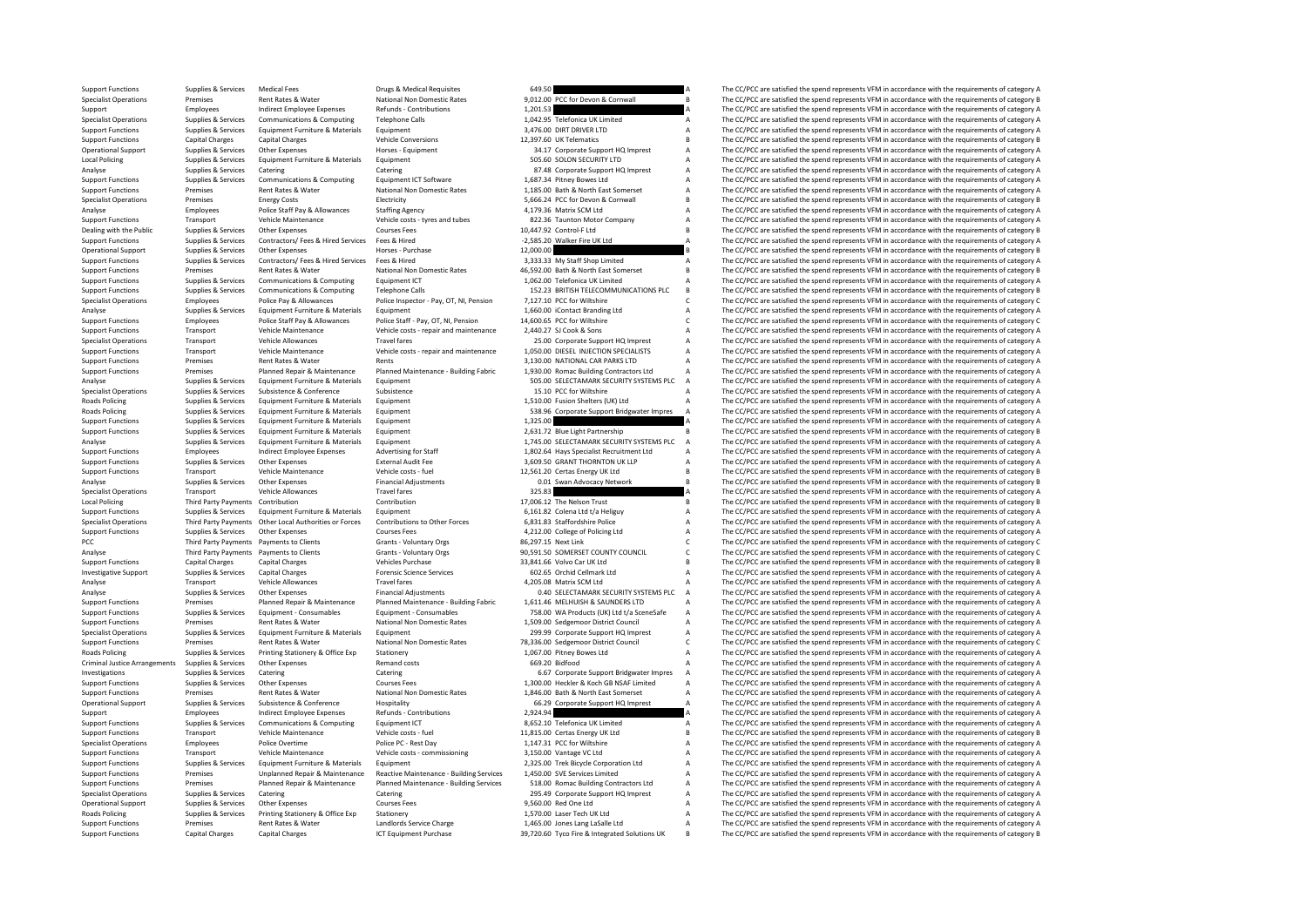Specialist Operations Supplies & Services Subsistence Mospitality Hospitality Hospitality 100.00 Corporate Support HQ Imprest A The CC/PCC are satisfied the spend represents VFM in accordance with the requirements of categ Support Functions Premises Premises Premises Premises Seneral Waste Costs General Waste Costs SUEZ Recycling and Recovery UK Ltd A The CC/PCC are satisfied the spend represents VFM in accordance with the requirements of ca Roads Policing Supplies & Services Contractors/ Fees & Hired Services Fees & Hired Services Fees & Hired Services Fees & Hired 40,054.00 Bristol City Council B The CC/PCC are satisfied the spend represents VFM in accordanc Analyse Employees Indirect Employee Expenses Long Service Awards 215.84 Corporate Support HQ Imprest A The CC/PCC are satisfied the spend represents VFM in accordance with the requirements of category A Courses Fees Course Investigations Supplies & Services Other Expenses Courses Fees 2,900.00 CSI Tech Limited A The CC/PCC are satisfied the spend represents VFM in accordance with the requirements of category A Specialist Operations Supplies Specialist Operations Supplies & Services Insurance Insurance General 2,378.60 J&R Baker Properties A The CC/PCC are satisfied the spend represents VFM in accordance with the requirements of category A Insurance General Su Investigative Support Supplies & Services Capital Charges Forensic Science Services 5,886.48 SOCOTEC UK Ltd A The CC/PCC are satisfied the spend represents VFM in accordance with the requirements of category A Support Plan Support Functions Support Permises Planned Repair & Maintenance Planned Maintenance - Building Fabric 2,591.16 Kensington Systems Ltd A The CC/PCC are satisfied the spend represents VFM in accordance with the requirements Vehicle Maintenance Vehicle costs - repair and maintenance 840.32 CASTROL (UK) LTD A The CC/PCC are satisfied the spend represents VFM in accordance with the requirements of category A<br>Construction & Conversion Works 2786. Support Functions Capital Charges Capital Charges Construction & Conversion Works 2,786.33 MD Building Services Ltd A The CC/PCC are satisfied the spend represents VFM in accordance with the requirements of category A Supp Support Functions Supplies & Services Other Expenses Legal Costs & Services 22,500.00 22,500.00 B The CC/PCC are satisfied the spend represents VFM in accordance with the requirements of category B<br>Support Functions Premis Support Functions Premises Planned Repair & Maintenance Planned Maintenance - Building Fabric 5,233.00 BOF Group Ltd A The CC/PCC are satisfied the spend represents VFM in accordance with the requirements of category A Tha Analyse Transport Vehicle Allowances Travel fares Travel fares 9,399.96 A The CC/PCC are satisfied the spend represents VFM in accordance with the requirements of category A Creatisfied the spend represents VFM in accordan Specialist Operations Employees Police Staff Pay & Allowances Police Staff - Pay, NI, Pension 6,790.19 PCC for Dorset C The CC/PCC are satisfied the spend represents VFM in accordance with the requirements of category C Ni Support Functions Premises Rent Rates & Water National Non Domestic Rates 47,104.00 South Gloucestershire B The CC/PCC are satisfied the spend represents VFM in accordance with the requirements of category B The Scheck Are The CC/PCC are satisfied the spend represents VFM in accordance with the requirements of category A Specialist Operations Transport Vehicle Maintenance Vehicle costs - fuel 3,504.93 a The CC/PCC are satisfied the spend represents VFM in accordance with the requirements of category A<br>Support Functions Transport Vehicle Ma Support Functions Transport Vehicle Maintenance Vehicle costs - repair and maintenance 1,108.43 Bristol PartsPlus A The CC/PCC are satisfied the spend represents VFM in accordance with the requirements of category A Crimin Criminal Justice Arrangements Supplies & Services Communications & Computing Equipment ICT -1,485.00 G4S Health Services (UK) Ltd A The CC/PCC are satisfied the spend represents VFM in accordance with the requirements of c Supplies & Services Medical Fees Pathologists reports 2,779.71 Dr A Jeffery A The CC/PCC are satisfied the spend represents VFM in accordance with the requirements of category A Pathologists reports 2,779.71 Dr A Jeffery A Support Functions Premises Planned Repair & Maintenance Planned Maintenance - Building Services 1,195.66 Jackson Lift Services Ltd A The CC/PCC are satisfied the spend represents VFM in accordance with the requirements of Specialist Operations Transport Vehicle Maintenance Vehicle Costs - repair and maintenance 13.90 a The CC/PCC are satisfied the spend represents VFM in accordance with the requirements of category A<br>Support Functions Suppo Support Functions Supplies & Services Other Expenses Courses Fees 2,800.00 BMW (UK) Ltd A The CC/PCC are satisfied the spend represents VFM in accordance with the requirements of category A Satisfied the Spendical Courses Specialist Operations Supplies & Services Communications & Computing Equipment ICT -832.50 CLIFTON CAMERAS LTD A The CC/PCC are satisfied the spend represents VFM in accordance with the requirements of category A Supplies Support Functions Supplies & Services Contractors/ Fees & Hired Services Fees & Hired Fees & Hired Fees & Hired Services Fees & Hired Spendices Support Fore Data Spend of the CC/PC are satisfied the spend represents VFM in Investigative Support Supplies & Services Capital Charges Forensic Science Services 5,714.15 Key Forensic Services Ltd A The CC/PCC are satisfied the spend represents VFM in accordance with the requirements of category A R Equipment Furniture & Materials Equipment Operational 2,366.00 Laser Tech UK Ltd A The CC/PCC are satisfied the spend represents VFM in accordance with the requirements of category A Zass and Tech UK Ltd A The CC/PCC are s Support Functions Premises Rent Rates & Water National Non Domestic Rates 2, 2006 Support The CC/PCC are satisfied the spend represents VFM in accordance with the requirements of category A The CC/PCC are satisfied the pre Specialist Operations Supplies & Services Subsistence & Conference Conference & Meeting Expenses -2,397.00 M Shed A The CC/PCC are satisfied the spend represents VFM in accordance with the requirements of category A The CC Investigative Support Supplies & Services Capital Charges Forensic Science Services 2,549.95 Orchid Cellmark Ltd A The CC/PCC are satisfied the spend represents VFM in accordance with the requirements of category A Roads P Printing Stationery & Office Exp Postage Postage 7,247.62 Printing Stationery A The CC/PCC are satisfied the spend represents VFM in accordance with the requirements of category A The CC/PCC are satisfied the spend represe Support Functions Transport Vehicle Maintenance Vehicle costs - repair and maintenance 639.36 BMW (UK) Ltd A The CC/PCC are satisfied the spend represents VFM in accordance with the requirements of category A Investigative Investigative Support Supplies & Services Capital Charges Forensic Science Services 1,730.00 Colin Mumford Limited A The CC/PCC are satisfied the spend represents VFM in accordance with the requirements of category A Suppo Support Functions Transport Vehicle Hire Hired Vehicle Costs 1,125.00 COUNTY CARS A The CC/PCC are satisfied the spend represents VFM in accordance with the requirements of category A Support Functions 1,125.00 COUNTY CARS Employees Police Staff Pay & Allowances Police Staff - Pay, OT, NI, Pension 19,596.89 PCC for Dorset C The CC/PCC are satisfied the spend represents VFM in accordance with the requirements of category C 19, 1996.89 PCC for Sunnort Eugeniance Cupper Sunning Services Clothing Uniforms & Laundry Clothing & Liniforms & Laundry Clothing & Laundry Clothing & Laundry Clothing & Laundry Clothing & Laundry Clothing & Laundry 731 SQ Arktis Endurance T Disused Premises Rent Rates & Water National Non Domestic Rates 511.00 Bath & North East Somerset A The CC/PCC are satisfied the spend represents VFM in accordance with the requirements of category A<br>Specialist Operations Specialist Operations Supplies & Services Equipment Furniture & Materials Equipment equipment Equipment Equipment and Equipment and Equipment and the spend and the CC/PCC are satisfied the spend represents VFM in accordanc Equipment Furniture & Materials Equipment Operational 507.47 WA Products (UK) Ltd t/a SceneSafe A The CC/PCC are satisfied the spend represents VFM in accordance with the requirements of category A<br>Communications & Communi Support Functions Supplies & Services Communications & Computing Equipment ICT 1,584.00 Telefonica UK Limited A The CC/PCC are satisfied the spend represents VFM in accordance with the requirements of category A Catering C Local Policing Supplies Services Catering Catering Catering Supplies A The CC/PCC are satisfied the spend represents VFM in accordance with the requirements of category A Catering Support Functions Permises Rent Rates A Na Support Functions Premises Rent Rates & Water National Non Domestic Rates 549.00 South Somerset District Council A The CC/PCC are satisfied the spend represents VFM in accordance with the requirements of category A<br>Support Support Functions Premises Cleaning & Domestic Supplies Cleaning Charges Cleaning Charges Cleaning Charges Cleaning Charges 19,155.23 Sodexo Limited B The CC/PCC are satisfied the spend represents VFM in accordance with th Concert Operations Specialist Operations Specialist Operations Supplies A The CC/PCC are satisfied the spend represents VFM in accordance with the requirements of category A Police Staff Pay, OT, NI, Pension 20,272.62 PCC Support Functions Employees Police Staff Pay & Allowances Police Staff - Pay, OT, NI, Pension 20,272.62 PCC for Dorset C The CC/PCC are satisfied the spend represents VFM in accordance with the requirements of category C V Transport Vehicle Maintenance Vehicle Costs - repair and maintenance 740.63 SJ Cook & Sons A The CC/PCC are satisfied the spend represents VFM in accordance with the requirements of category P<br>Third Party Payments to Clien PCC Third Party Payments Payments to Clients Grants - Voluntary Orgs 45,000.00 Barnardos and the Supering B The CC/PCC are satisfied the spend represents VFM in accordance with the requirements of category B<br>Support Functi Support Functions Premises Rent Rates & Water Mational Non Domestic Rates 4,214.00 Bath & North East Somerset A The CC/PCC are satisfied the spend represents VFM in accordance with the requirements of category A Vehicle Ma Support Functions Transport Vehicle Maintenance Vehicle costs - repair and maintenance 988.53 SJ Cook & Sons A The CC/PCC are satisfied the spend represents VFM in accordance with the requirements of category A Support Fun Support Functions Support Functions Suppliers Communications Computing Equipment ICT 1,584.00 Telefonica UK Limited A The CC/PCC are satisfied the spend represents VFM in accordance with the requirements of category A The Analyse Supplies & Services Equipment Furniture & Materials Equipment Equipment 1,815.00 SOLON SECURITY LTD A The CC/PCC are satisfied the spend represents VFM in accordance with the requirements of category A National Non Support Functions Premises Premises Rent Rates & Water National Non Domestic Rates 73,216.00 North Somerset Council C The CC/PCC are satisfied the spend represents VFM in accordance with the requirements of category C Poli Operational Support Employees Police Pay & Allowances Police Sergeant - Pay, OT, NI, Pension 5,723.12 PCC for Wiltshire C The CC/PCC are satisfied the spend represents VFM in accordance with the requirements of category C Planned Repair & Maintenance Planned Maintenance - Building Services 1,159.54 Kingsmead of Bath A The CC/PCC are satisfied the spend represents VFM in accordance with the requirements of category A The Company of category Disused Premises Cleaning & Domestic Supplies Cleaning Charges 313.17 Sodexo Limited B The CC/PCC are satisfied the spend represents VFM in accordance with the requirements of category B Support Functions Supplies & Services Equipment Furniture & Materials Equipment and Equipment Support Equipment<br>
Support Functions Services Services And Materials Service Vehicle Materials Vehicle Contes trees and tubes an Support Functions Transport Vehicle Maintenance Vehicle costs - tyres and tubes 811.00 GOODYEAR TYRES UK LTD A The CC/PCC are satisfied the spend represents VFM in accordance with the requirements of category A Support Fun Support Functions Premises Unplanned Repair & Maintenance Reactive Maintenance Building Services 3,292.00 Protective Coating Systems (UK) Ltd A The CC/PCC are satisfied the spend represents VFM in accordance with the requi Support Functions Capital Charges Capital Charges Vehicles Purchase Vehicles Purchase 2,325.00 Trek Bicycle Corporation Ltd A The CC/PCC are satisfied the spend represents VFM in accordance with the requirements of categor Support Functions Supplies & Services Contractors/ Fees & Hired Services Fees & Hired Services Support Functions Support Functions Support Functions Supplies & Services Contractors/ Fees & Hired Services Fees & Hired State The CC/PCC are satisfied the spend represents VFM in accordance with the requirements of category A Criminal Justice Arrangements Transport Vehicle Maintenance Vehicle costs - fuel 33.17 Corporate Support HQ Imprest A The CC/PCC are satisfied the spend represents VFM in accordance with the requirements of category A Support Functions Capital Charges Capital Charges Vehicles Vehicles Verhase 22,883.70 Volkswagen Group UK Ltd Vehicles B The CC/PCC are satisfied the spend represents VFM in accordance with the requirements of category B<br>D Dealing with the Public Supplies & Services Other Expenses Courses Fees 8,706.60 Control-F Ltd A The CC/PCC are satisfied the spend represents VFM in accordance with the requirements of category A Services Police Pay & All Support Functions Employees Police Pay & Allowances Police Sergeant - Pay, OT, NI, Pension 5,727.31 PCC for Wiltshire CC/PCC are satisfied the spend represents VFM in accordance with the requirements of category C Nice Con Planned Repair & Maintenance Planned Maintenance Building Services 2.950.00 TEMPLESTOCK LIMITED A The CC/PCC are satisfied the spend represents VFM in accordance with the requirements of category A Support Functions Premises Premises Rent Rates & Water Premises Leases 799,886.27 Blue Light Partnership C The CC/PCC are satisfied the spend represents VFM in accordance with the requirements of category C read Cost Repre Support Functions Supplies & Services Other Expenses Legal Costs & Services Legal Costs As a Costs Costs are and COSTS DEVIDENT DRAIN COSTS ON THE CORC are satisfied the spend represents VFM in accordance with the requirem The CC/PCC are satisfied the spend represents VFM in accordance with the requirements of category B Support Functions Premises Planned Repair & Maintenance Planned Maintenance - Building Fabric 560.89 Sovereign Fire & Security Ltd A The CC/PCC are satisfied the spend represents VFM in accordance with the requirements of Specialist Operations Supplies & Services Communications & Computing Telephone Calls 718.11 Vodafone Corporate Limited A The CC/PCC are satisfied the spend represents VFM in accordance with the requirements of category A S The CC/PCC are satisfied the spend represents VFM in accordance with the requirements of category A Support Functions Supplies & Services Contractors/ Fees & Hired Services Fees & Hired Services Fees & Hired Services Fees & Hired Services Fees and The CC/PCC are satisfied the spend represents VFM in accordance with the r Support Functions Capital Charges Capital Charges Capital Charges Vehicles Purchase 44,230.74 Volvo Car UK Ltd B The CC/PCC are satisfied the spend represents VFM in accordance with the requirements of category B Support Functions Supplies & Services Capital Charges Forensic Science Services 994.50 Abbott Toxicology Ltd A The CC/PCC are satisfied the spend represents VFM in accordance with the requirements of category A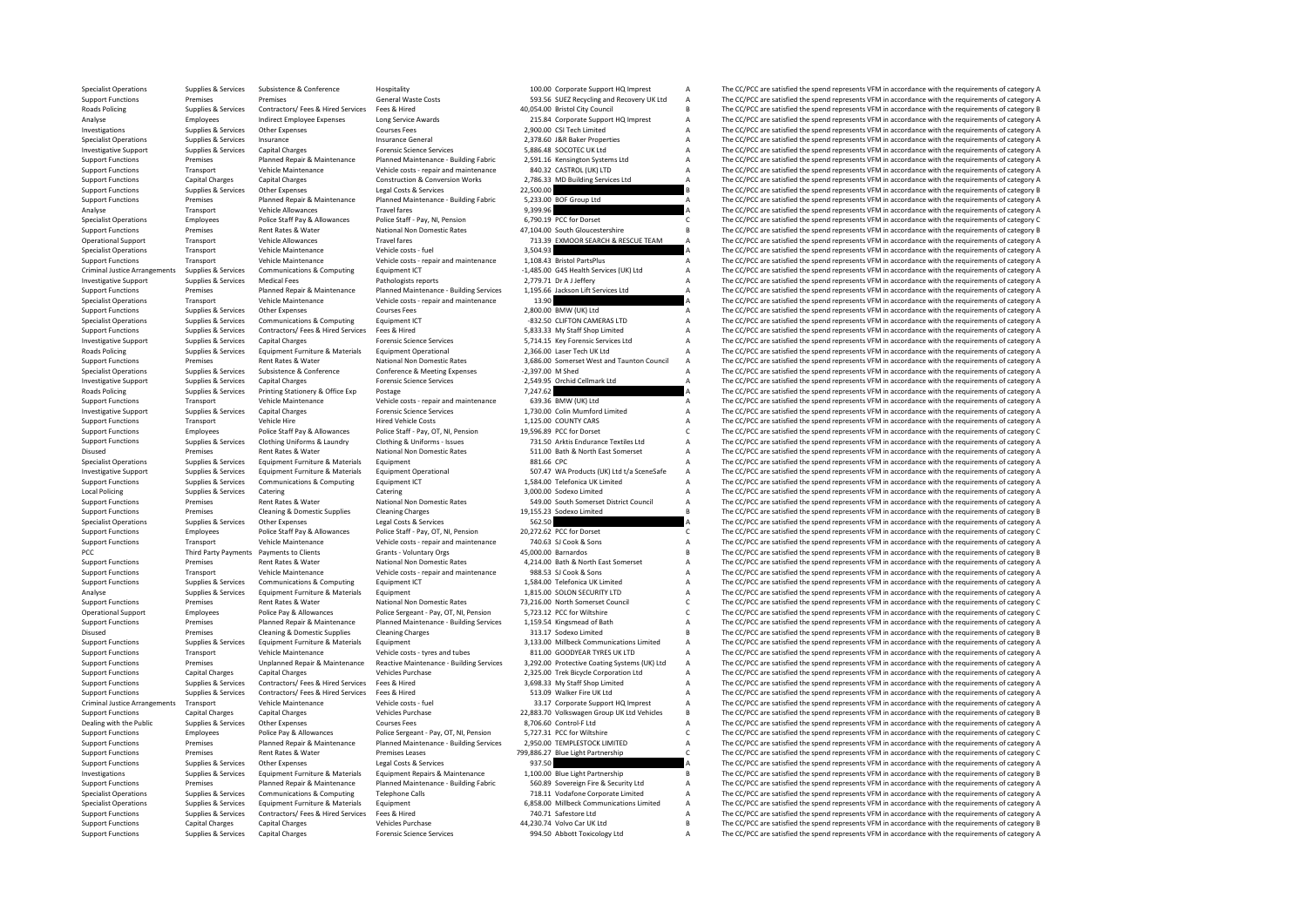Support Functions Premises Planned Repair & Maintenance Planned Maintenance - Building Fabric 4,500.00 TEMPLESTOCK LIMITED A The CC/PCC are satisfied the spend represents VFM in accordance with the requirements of category Support Functions Premises Rent Rates & Water National Non Domestic Rates 7,782.00 Bristol City Council A The CC/PCC are satisfied the spend represents VFM in accordance with the requirements of category A<br>Support Function Support Functions Supplies & Services Other Expenses Legal Costs & Services 2,325.00 A The CC/PCC are satisfied the spend represents VFM in accordance with the requirements of category A<br>Investigative Support Suppolies & S Investigative Support Supplies & Services Capital Charges Forensic Science Services 38,187.75 Key Forensic Services Ltd B The CC/PCC are satisfied the spend represents VFM in accordance with the requirements of category B Specialist Operations Supplies & Services Equipment Euriture & Materials Equipment Equipment Puriture & Materials Equipment 785.40 CPC 785.40 CPC 75.40 CPC 75.40 CPC 75.40 CPCC 75.40 CPCC 75.40 CPCC 75.40 CPCC 75.40 CPCC 7 Criminal Justice Arrangements Supplies & Services Other Expenses A Remand costs Remand costs and the service and the spend represents VFM in accordance with the requirements of category A The CC/PCC are satisfied the spend Specialist Operations Supplies & Services Equipment Furniture & Materials Equipment 128.17 Corporate Support HQ Imprest A The CC/PCC are satisfied the spend represents VFM in accordance with the requirements of category A Support Functions Premises Rent Rates & Water National Non Domestic Rates 22,528.00 Bristol City Council B The CC/PCC are satisfied the spend represents VFM in accordance with the requirements of category B<br>Support Functio Rent Rates & Water Rents Rents Rents Rents Rents (Support Functions Premises A The CC/PCC are satisfied the spend represents VFM in accordance with the requirements of category A 1953.10 CD Senvices (UK) trl A The CC/PCC a Support Functions Supplies & Services Equipment Furniture & Materials Equipment Operational 1,853.10 SP Services (UK) Ltd A The CC/PCC are satisfied the spend represents VFM in accordance with the requirements of category Specialist Operations Employees Police Pay & Allowances Police Sergeant - Pay, NI, Pension 10,987.70 PCC for Wiltshire C The CC/PCC are satisfied the spend represents VFM in accordance with the requirements of category C C Other Expenses Courses Fees Courses Fees 3,162.90 College of Policing Ltd A The CC/PCC are satisfied the spend represents VFM in accordance with the requirements of category A Indirect Functions and the requirements of cat Support Employees Indirect Employee Expenses Refunds - Contributions 1,541.73 Contributions 1,541.73 A The CC/PCC are satisfied the spend represents VFM in accordance with the requirements of category A<br>Roads Policing Supp Roads Policing Supplies & Services Printing Stationery & Office Exp Postage Postage Principles Printing States Printing States Principles Principles Supplies A The CC/PCC are satisfied the spend represents VFM in accordanc Support Functions Supplies & Services Other Expenses Legal Fees 3rd Party 11,164.60 11,164.60 B The CC/PCC are satisfied the spend represents VFM in accordance with the requirements of category B<br>Support Functions Transpor Transport Vehicle Maintenance Vehicle costs - commissioning 2,881.68 Vehicle Livery Solutions Ltd A The CC/PCC are satisfied the spend represents VFM in accordance with the requirements of category A<br>Support Support Suppor Specialist Operations Supplies & Services Subsistence & Conference Conference Conference Conference & Meeting Expenses 2,397.00 M Shed A The CC/PCC are satisfied the spend represents VFM in accordance with the requirements Support Functions Supplies & Services Equipment Furniture & Materials Weapon Ancillaries Weapon Ancillaries 9,949.68 Thomas Jacks Ltd A The CC/PCC are satisfied the spend represents VFM in accordance with the requirements Support Functions Supplies & Services Contractors/ Fees & Hired Fees & Hired Support Feeding Support Functions Support Functions Support Functions Support Functions Support Functions Support Functions Shop Limited A The CC Support Functions Premises Energy Costs Electricity Electricity 1,122.46 South Gloucestershire Council A The CC/PCC are satisfied the spend represents VFM in accordance with the requirements of category A Spend in a Spend Specialist Operations Employees Police Staff Pay & Allowances Police Staff - Pay, NI, Pension 3,584.80 PCC for Dorset C The CC/PCC are satisfied the spend represents VFM in accordance with the requirements of category C Ve Support Functions Transport Vehicle Maintenance Vehicle costs - fuel 38,422.68 Arval UK Ltd B The CC/PCC are satisfied the spend represents VFM in accordance with the requirements of category B<br>Support Functions Support Bu Support Functions Supplies & Services Printing Stationery & Office Exp Postage Printing States Printing States<br>Support Functions Supplies & Services Communications & Computing Equipment ICT 12.45 Corporate Support Bridgwat Support Functions Supplies & Services Communications & Computing Equipment ICT 746.41 Telefonica UK Limited A The CC/PCC are satisfied the spend represents VFM in accordance with the requirements of category A Supplies & S Support Functions Premises Rent Rates & Water National Non Domestic Rates 636.00 South Somerset District Council A The CC/PCC are satisfied the spend represents VFM in accordance with the requirements of category A Distric Investigative Support Supplies & Services Capital Charges Forensic Science Services 5,253.35 Orchid Cellmark Ltd A The CC/PCC are satisfied the spend represents VFM in accordance with the requirements of category A Charges Equipment Furniture & Materials Equipment<br>
The CC/PCC are satisfied the spend represents VFM in accordance with the requirements of category A<br>
Rent Rates & Water Annes Charges Material Assembly the spend of category A The Support Functions Premises Rent Rates & Water Water Charges/Sewerages 1,373.88 Bristol Wessex Billing Service Ltd A The CC/PCC are satisfied the spend represents VFM in accordance with the requirements of category A The CC Support Functions Supplies & Services Printing Stationery & Office Exp Postage Postage Postage 5,009.66 Quadient UK Limited A The CC/PCC are satisfied the spend represents VFM in accordance with the requirements of categor Specialist Operations Employees Police Pay & Allowances Police Sergeant - Pay, NI, Pension 5,512.37 PCC for Wiltshire C The CC/PCC are satisfied the spend represents VFM in accordance with the requirements of category C Ve Transport Vehicle Maintenance Vehicle costs - tyres and tubes 1,175.28 MICHELIN TYRE PLC A The CC/PCC are satisfied the spend represents VFM in accordance with the requirements of category A Support Courses Fees 1,175.28 M Operational Support Supplies & Services Other Expenses Courses Fees 732.50 College of Policing Ltd A The CC/PCC are satisfied the spend represents VFM in accordance with the requirements of category A Support Support Suppo The CC/PCC are satisfied the spend represents VFM in accordance with the requirements of category A Support Functions Transport Vehicle Maintenance Vehicle costs - tyres and tubes 136.02 BRISTOL STREET MOTORS A The CC/PCC are satisfied the spend represents VFM in accordance with the requirements of category A Support Fun Fremises Premises General Waste Costs 837.04 SUEZ Recycling and Recovery UK Ltd A The CC/PCC are satisfied the spend represents VFM in accordance with the requirements of category A<br>The CC/PCC are satisfied the spend repr Support Functions Transport Vehicle Maintenance Vehicle costs - repair and maintenance 1,999.63 SJ Cook & Sons A The CC/PCC are satisfied the spend represents VFM in accordance with the requirements of category A Support F Support Functions Premises Rent Rates & Water National Non Domestic Rates 1,160.00 North Somerset Council A The CC/PCC are satisfied the spend represents VFM in accordance with the requirements of category A Support Functi Support Functions Supplies & Services Communications & Computing Equipment ICT 6,516.53 Vodafone A The CC/PCC are satisfied the spend represents VFM in accordance with the requirements of category A The CC/PC are satisfied The CC/PCC are satisfied the spend represents VFM in accordance with the requirements of category A The CC/PCC are satisfied the spend represents VFM in accordance with the requirements of category A The CC/PCC are satisfi Support Functions Premises Rent Rates & Water Hire of Accommodation 1,026.00 Landmarc Support Services Ltd A The CC/PCC are satisfied the spend represents VFM in accordance with the requirements of category A Support Funct Support Functions Supplies & Services Equipment - Consumables Equipment - Consumables Equipment - Consumables<br>Specialist Operations Third Party Payments Other Local Authorities or Forces Contributions to Other Forces 15,56 Specialist Operations Third Party Payments Other Local Authorities or Forces Contributions to Other Forces 15,568.86 PCC for Gloucestershire B<br>The CC/PCC are satisfied the spend represents VFM in accordance with the requir Specialist Operations Transport Vehicle Allowances Travel fares Travel fares 142.10 PCC for Dorset C The CC/PCC are satisfied the spend represents VFM in accordance with the requirements of category C The Criteria and the Support Functions Capital Charges Capital Charges Capital Charges ICT Equipment Purchase 15.70 Corporate Support HQ Imprest A The CC/PCC are satisfied the spend represents VFM in accordance with the requirements of categor Specialist Operations Supplies & Services Equipment Furniture & Materials Equipment 1,372.00 Office Furniture Online A The CC/PCC are satisfied the spend represents VFM in accordance with the requirements of category A Sup Other Expenses External Audit Fee 3,609.50 GRANT THORNTON UK LLP A The CC/PCC are satisfied the spend represents VFM in accordance with the requirements of category A<br>Police Pay & Allowances Police PC- Pay OT. N. Pension 5 Support Functions Employees Police Pay & Allowances Police PC - Pay, OT, NI, Pension 5,073.66 PCC for Dorset COMEN CONTENT CONCC are satisfied the spend represents VFM in accordance with the requirements of category C anal Analyse Supplies Services Equipment Furniture & Materials Equipment Europhysics Equipment Analyse Equipment Europeants of category A 1,128.00 SELECTAMARK SECURITY SYSTEMS PLC A The CC/PCC are satisfied the spend represents Specialist Operations Premises Rent Rates & Water National Non Domestic Rates 2,083.00 North Somerset Council A The CC/PCC are satisfied the spend represents VFM in accordance with the requirements of category A Creational Operational Supplies & Services Equipment Furniture & Materials Publications including books 1,460.00 SK Consultancy Limited A The CC/PCC are satisfied the spend represents VFM in accordance with the requirements of catego Support Functions Transport Vehicle Maintenance Vehicle costs - repair and maintenance 1,475.83 SJ Cook & Sons A The CC/PCC are satisfied the spend represents VFM in accordance with the requirements of category A Analyse S Analyse Supplies & Services Subsistence & Conference Conference Conference Subsistence Conference Conference & Meeting Expenses 520.00 WIVELISCOMBE AREA PARTNERSHIP A The CC/PCC are satisfied the spend represents VFM in ac Investigations Supplies & Services Communications & Computing Equipment ICT Hardware Purch 27.99 Corporate Support Bridgwater Impres A The CC/PCC are satisfied the spend represents VFM in accordance with the requirements o Coperational Support Pay & Allowances Police Sergeant - Pay, NI, Pension 5,496.85 PCC for Wiltshire C The CC/PCC are satisfied the spend represents VFM in accordance with the requirements of category C vehicle Conversions Support Functions Capital Charges Capital Charges Vehicle Conversions 10,688.71 Kevin Parker Horseboxes Ltd B The CC/PCC are satisfied the spend represents VFM in accordance with the requirements of category B Analyse Transport Vehicle Allowances Travel fares Travel fares 4,175.39 Sodexo Limited A The CC/PCC are satisfied the spend represents VFM in accordance with the requirements of category A The Vehicle Allowances Travel far Travel fares Travel fares Travel fares Support HQ Imprest A The CC/PCC are satisfied the spend represents VFM in accordance with the requirements of category A Capital Charges Capital Charges Support HQ Imprest A C The CC/ Support Functions Capital Charges Capital Charges Vehicles Purchase S5,218.56 Kevin Parker Horseboxes Ltd C The CC/PCC are satisfied the spend represents VFM in accordance with the requirements of category C The CC/PCC are PCC Third Party Payments Payments to Clients Grants - Voluntary Orgs 37,147.25 Barnardos B The CC/PCC are satisfied the spend represents VFM in accordance with the requirements of category B Category B and CATEGORY B COPCC Operational Support Supplies & Services Equipment Furniture & Materials Equipment Equipment Equipment Equipment<br>Roads Policing and the CC/PCC are satisfied the spend represents VFM in accordance with the requirements of ca The CC/PCC are satisfied the spend represents VFM in accordance with the requirements of category A Support Functions Supplies & Services Contractors/ Fees & Hired Services Fees & Hired 1,969.98 My Staff Shop Limited A The CC/PCC are satisfied the spend represents VFM in accordance with the requirements of category A Analyse Supplies & Services Other Expenses Financial Adjustments Containers and the Supplies Advertial Adjustments of category B CO/PCC are satisfied the spend represents VFM in accordance with the requirements of category Support Functions Employees Indirect Employee Expenses Advertising for Staff 1,802.64 Hays Specialist Recruitment Ltd A The CC/PCC are satisfied the spend represents VFM in accordance with the requirements of category A Na Support Functions Premises Rent Rates & Water National Non Domestic Rates 13,952.00 South Gloucestershire B The CC/PCC are satisfied the spend represents VFM in accordance with the requirements of category B Does - Kennel Operational Support Support Support Support Support Support Support Support Support Support Dealer Support Dealer Support Support Support Support Support Support Support Support Support Support Support Support Support Supp Local Policing Supplies & Services Equipment Furniture & Materials Equipment and Equipment 34.64 Corporate Support HQ Imprest A The CC/PCC are satisfied the spend represents VFM in accordance with the requirements of categ Support Functions Supplies & Services Other Expenses Courses Fees 1,720.00 ACAS A The CC/PCC are satisfied the spend represents VFM in accordance with the requirements of category A Courses Courses Courses Courses Courses The CC/PCC are satisfied the spend represents VFM in accordance with the requirements of category A Specialist Operations Third Party Payments Other Local Authorities or Forces Contributions to Other Forces 8,192.94 PCC for Norfolk The CC/PCC are satisfied the spend represents VFM in accordance with the requirements of c Support Functions Supplies & Services Printing Stationery Boffice Exp Stationery Support and the Support Bridgwater Impres A The CC/PCC are satisfied the spend represents VFM in accordance with the requirements of category The CC/PCC are satisfied the spend represents VFM in accordance with the requirements of category B Analyse Trim Party Payments Other Local Authorities of Forces Contributions to the Forces of ALS00.00 PCC for Devon & Community Chemical and the equity of the COPC and the equity of the COPC and the equity of the equity of Transport Vehicle Allowances Vehicle mileage allowance 975.15 PCC for Wiltshire C The CC/PCC are satisfied the spend represents VFM in accordance with the requirements of category C Supplies & Services Communications & Computing Equipment ICT Repairs & Maintenance 1,032.65 ATOS IT Services UK Ltd A The CC/PCC are satisfied the spend represents VFM in accordance with the requirements of category A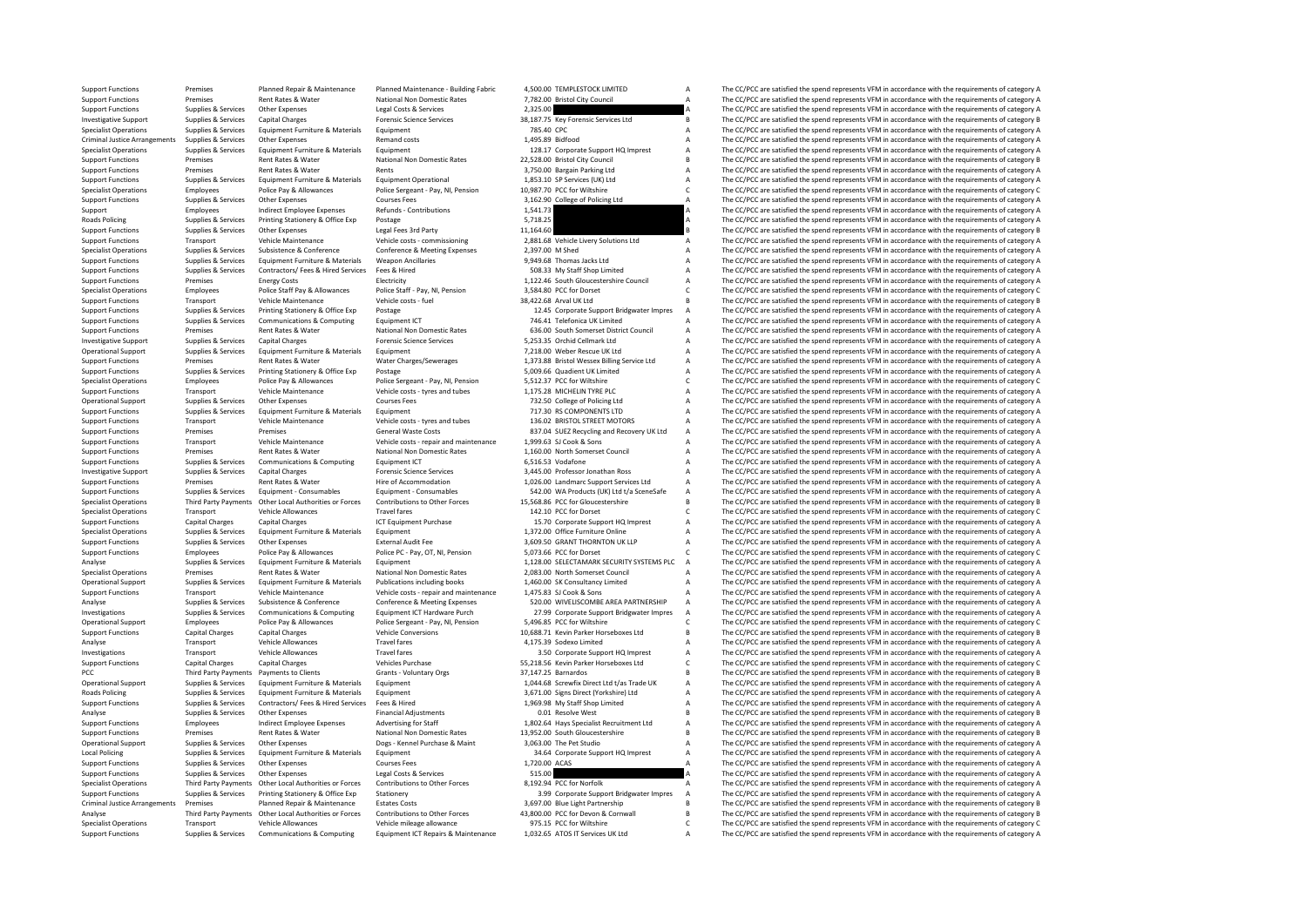Support Functions Premises Cleaning & Domestic Supplies Cleaning Charges Cleaning Charges Cleaning Charges 530.59 Sodexo Limited A The CC/PCC are satisfied the spend represents VFM in accordance with the requirements of ca PCC Third Party Payments Payments to Clients<br>Party Payments of Clients Grants - Voluntary Orgs 39,045.83 Victim Support B The CC/PCC are satisfied the spend represents VFM in accordance with the requirements of category B<br> Support Functions Support Functions Premises Planned Repair & Maintenance Planned Maintenance - Building Fabric 2,500.00 SVE Services Limited A The CC/PCC are satisfied the spend represents VFM in accordance with the requi Support Functions Premises Rent Rates & Water National Non Domestic Rates 1,060.00 Bath & North East Somerset A The CC/PCC are satisfied the spend represents VFM in accordance with the requirements of category A divertisin Support Functions Employees Indirect Employee Expenses Advertising for Staff 1,802.64 Hays Specialist Recruitment Ltd A The CC/PCC are satisfied the spend represents VFM in accordance with the requirements of category A Su Premises Premises Premises Ceneral Waste Costs 1,150.00 Perrys Recycling Ltd A The CC/PCC are satisfied the spend represents VFM in accordance with the requirements of category A Ceneral Waste Costs 1,150.00 Perrys Recycli Analyse Third Party Payments Payments to Clients Grants - Voluntary Orgs 42,813.20 Rock Pool Life CIC B The CC/PCC are satisfied the spend represents VFM in accordance with the requirements of category B<br>Support Functions Support Functions Supplies & Services Communications & Computing Equipment ICT 4,188.63 Telefonica UK Ltd A The CC/PCC are satisfied the spend represents VFM in accordance with the requirements of category A Support Functi SUPPORT THE CC/PCC are satisfied the spend represents VFM in accordance with the requirements of category A<br>A The CC/PCC are satisfied the spend represents VFM in accordance with the requirements of category A Analyse Supplies & Services Other Expenses Financial Adjustments Financial Adjustments 0.40 SELECTAMARK SECURITY SYSTEMS PLC A The CC/PCC are satisfied the spend represents VFM in accordance with the requirements of catego Support Functions Supplies & Services Communications & Computing Equipment ICT Consumables 21.00 Corporate Support HQ Imprest A The CC/PCC are satisfied the spend represents VFM in accordance with the requirements of categ Support Functions Supplies & Services Contractors/ Fees & Hired Services Fees & Hired Services Fees & Hired Services Fees & Hired Services Fees & Hired Services Services Fees & Hired Services Services Services SON A The CC Support Functions Premises Rent Rates & Water National Non Domestic Rates 27,904.00 Bristol City Council B The CC/PCC are satisfied the spend represents VFM in accordance with the requirements of category B<br>Support Functio Specialist Operations Subsistence Subsistence Subsistence Accommodation Accommodation 445.83 A The CC/PCC are satisfied the spend represents VFM in accordance with the requirements of category A Rent Rate of Accommodation Support Functions Premises Rent Rates & Water Rents Rents Rents Rents Rents Rents Rents Rents Rents Rents Rent<br>13,161.64 BATH & NORTH EAST SOMERSET COUNCI THE CC/PCC are satisfied the spend represents VFM in accordance wit The CC/PCC are satisfied the spend represents VFM in accordance with the requirements of category C Support Functions Supplies & Services Other Expenses Legal Costs & Services 718.00 A The CC/PCC are satisfied the spend represents VFM in accordance with the requirements of category A Costs and the requirements of categor Support Functions Supplies & Services Other Expenses Legal Costs & Services Peak Costs are and The CC/PCC are satisfied the spend represents VFM in accordance with the requirements of category B<br>Support Functions Supplies Support Functions Supplies & Services Other Expenses Legal Fees 3rd Party 18,928.00 B The CC/PCC are satisfied the spend represents VFM in accordance with the requirements of category B<br>Support Functions Premises Energy Co Support Functions Premises Energy Costs Counterents of category A The CC/PCC are satisfied the spend represents VFM in accordance with the requirements of category A Commodation A 4,680.00 4,680.00 4,680.00 A The CC/PCC ar Specialist Operations Supplies & Services Subsistence Subsistence Accommodation Accommodation accordance Accommodation 4,680.00 A The CC/PCC are satisfied the spend represents VFM in accordance with the requirements of cat Specialist Operations Third Party Payments Other Local Authorities or Forces Contributions to Other Forces 15,772.69 PCC for Gloucestershire B<br>Supplies As Services Fouloment Furniture & Materials Fouloment Eurique RASA CPC Support Functions Supplies & Services Equipment Functions Equipment Equipment Equipment Equipment Equipment Equipment Equipment Equipment and the spend and the spend of the Service of the Service of COPCC are satisfied the Support Functions Transport Vehicle Maintenance Vehicle costs - repair and maintenance 770.36 Bristol PartsPlus A The CC/PCC are satisfied the spend represents VFM in accordance with the requirements of category A Support Support Functions Premises Premises Planned Repair & Maintenance Planned Maintenance - Building Services 1,363.63 Blue Light Partnership B The CC/PCC are satisfied the spend represents VFM in accordance with the requiremen Investigative Support Supplies & Services Medical Fees Pathologists reports 2,630.00 Dr Andrew Richard Bamber A The CC/PCC are satisfied the spend represents VFM in accordance with the requirements of category A Support Pl Premises Planned Repair & Maintenance Planned Maintenance - Building Services 1,755.10 Pyramid Services South Ltd A The CC/PCC are satisfied the spend represents VFM in accordance with the requirements of category Planned Support Functions Supplies & Services Subsistence & Conference Subsistence Subsistence of Conference Inc. Inc. Conference Conference Conference Conference Conference Conference Conference Inc. A CONFerence Conference Confe Local Policing Supplies & Services Contractors/ Fees & Hired Services Fees & Hired Hired 1,113.00 SMSR (Social & Market Strategic Res A The CC/PCC are satisfied the spend represents VFM in accordance with the requirements Specialist Operations Employees Police Pay & Allowances Police Inspector - Pay, OT, NI, Pension 6,906.56 PCC for Wiltshire C The CC/PCC are satisfied the spend represents VFM in accordance with the requirements of category Police Pay & Allowances Housing Allowance - PC 314.12 PCC for Wiltshire C The CC/PCC are satisfied the spend represents VFM in accordance with the requirements of category C 314.12 PCC for Wiltshire 314.12 PCC for Wiltshir Support Employees Indirect Employee Expenses Refunds - Contributions 1,286.93 A The CC/PCC are satisfied the spend represents VFM in accordance with the requirements of category A<br>Support European Supplies & Services Commu The CC/PCC are satisfied the spend represents VFM in accordance with the requirements of category A Specialist Operations Premises Rent Rates & Water Water Charges/Sewerages 765.74 PCC for Devon & Cornwall B The CC/PCC are satisfied the spend represents VFM in accordance with the requirements of category B<br>Support Functi Support Functions Support Functions Suppliers Computing Equipment ICT 1,062.00 Telefonica UK Limited 1,062.00 Telefonica UK Limited A The CC/PCC are satisfied the spend represents VFM in accordance with the requirements of Analyse Transport Vehicle Allowances Travel fares Travel fares 10,659.43 B The CC/PCC are satisfied the spend represents VFM in accordance with the requirements of category B<br>Sunnort Europeants VFM in accordance with the r Support Functions Premises Rent Rates & Water Mational Non Domestic Rates 836.00 South Gloucestershire A The CC/PCC are satisfied the spend represents VFM in accordance with the requirements of category A Courses Courses C Disused Supplies & Services Other Expenses Courses Fees Courses Fees 1,380.00 Think Different Events Ltd A The CC/PCC are satisfied the spend represents VFM in accordance with the requirements of category A Criminal Justic Criminal Justice Arrangements Supplies & Services Equipment Furniture & Materials Equipment Equipment Equipment Equipment Equipment Equipment Equipment Arrange Equipment 275.00 a The CC/PCC are satisfied the spend represen Specialist Operations Employees Police Pay & Allowances Housing Allowance - PC 314.12 PCC for Wiltshire COME The CC/PCC are satisfied the spend represents VFM in accordance with the requirements of category C Supplies & Se Support Functions Supplies & Services Printing Stationery & Office Exp Postage Postage Printing States Printing States Printing States Printing States Printing States Printing States Printing States Printing States Printin Support Functions Premises Premises Rent Rates & Water Water Charges/Sewerages 8,175.00 Bristol City Council A The CC/PCC are satisfied the spend represents VFM in accordance with the requirements of category A Support Fun Support Functions Supplies & Services Grants & Subscriptions Subscriptions Subscriptions Subscriptions Subscriptions and the ending process and the CC/PCC are satisfied the spend represents VFM in accordance with the requi The  $CC/PCC$  are satisfied the spend represents VFM in accordance with the requirements of category A Support Functions Transport Vehicle Maintenance Vehicle costs - fuel 11,692.64 Certas Energy UK Ltd B The CC/PCC are satisfied the spend represents VFM in accordance with the requirements of category B<br>Support Functions Pe Functions Premises Rent Rates & Water National Non Domestic Rates 65,319.63 SOUTH SOMERSET DISTRICT COUNCIL C The CC/PCC are satisfied the spend represents VFM in accordance with the requirements of category C areas (Sateg Investigations Third Party Payments Other Local Authorities or Forces Safeguarding Boards Contribution 20,200.00 SOMERSET COUNTY COUNCIL B The CC/PCC are satisfied the spend represents VFM in accordance with the requiremen Support Functions Supplies & Services Professional Fees & Consultancy Professional Fees & Consultancy Professional Fees & Consultancy Professional Fees & Consultancy State Support Functions and the CC/PCC are satisfied the Support Functions Premises Rent Rates & Water Water Charges/Sewerages Charges and Contact Charges/Sewerages 616.89 Water Charges/Sewerages A The CC/PCC are satisfied the spend represents VFM in accordance with the requirem Payments to Clients Grants - Voluntary Orgs 17,147.25 Barnardos B The CC/PCC are satisfied the spend represents VFM in accordance with the requirements of category B The CC/PCC are satisfied the spend represents VFM in acc Analyse Supplies & Services Equipment Euriture & Materials Equipment 1,635.00 SELECTAMARK SECURITY SYSTEMS PLC A The CC/PCC are satisfied the spend represents VFM in accordance with the requirements of category A Courses C Local Policing Supplies A Services Other Expenses Courses Fees Courses Fees 4,750.00 GOVNET COMMUNICATIONS A The CC/PCC are satisfied the spend represents VFM in accordance with the requirements of category A Supplies & Se Support Functions Supplies & Services Equipment Functive & Materials Publications including books and a 3,342.00 Oxford University Press Material A The CC/PCC are satisfied the spend represents VFM in accordance with the r Examples Rent Rates & Water National Non Domestic Rates 768.00 Mendip District Council A The CC/PCC are satisfied the spend represents VFM in accordance with the requirements of category A<br>Support Functions A The CC/PCC ar Support Functions Supplies & Services Faultoment Functions Materials Faultoment 608.53 CPC A The CC/PCC are satisfied the spend represents VFM in accordance with the requirements of category A Specialist Operations Employees Police Pay & Allowances Police PC - Pay, NI, Pension 5,125.85 PCC for Wiltshire A The CC/PCC are satisfied the spend represents VFM in accordance with the requirements of category A Police P Specialist Operations Employees Police Pay & Allowances Police Sergeant - Pay, NI, Pension 5,476.35 PCC for Dorset C The CC/PCC are satisfied the spend represents VFM in accordance with the requirements of category C Suppo Premises Unplanned Repair & Maintenance Reactive Maintenance - Building Services 1,496.56 DRA Maintenance Ltd Maintenance Ltd The CC/PCC are satisfied the spend represents VFM in accordance with the requirements of categor PCC Supplies & Services Printing Stationery & Office Exp Printing Printing 9,880.00 Xerox (UK) Ltd A The CC/PCC are satisfied the spend represents VFM in accordance with the requirements of category A Remand costs and a st Criminal Justice Arrangements Supplies & Services Other Expenses Remand costs Remand costs Remand costs 1,441.00 Charles Fellows Supplies Ltd A The CC/PCC are satisfied the spend represents VFM in accordance with the requi The CC/PCC are satisfied the spend represents VFM in accordance with the requirements of category A Support Functions Supplies & Services Grants & Subscriptions Subscriptions Subscriptions 10,000.00 Gallagher Bassett International Ltd B The CC/PCC are satisfied the spend represents VFM in accordance with the requirements Operational Supplies Aservices Equipment Furniture & Materials Equipment Equipment Computine Equipment Equipment Equipment 2,355.00 Sigma Security Devices Ltd A The CC/PCC are satisfied the spend represents VFM in accordan Investigative Support Supplies & Services Communications & Computing Equipment ICT Hardware Purch 596.08 Tangible Benefit Limited A The CC/PCC are satisfied the spend represents VFM in accordance with the requirements of category A Specialist Operations Premises Cleaning & Domestic Supplies Cleaning Charges Cleaning Charges Coleaning Charges Contactors/ Fees & Hired Service Fees & Hired Service Fees & Hired Service Fees & Hired Service Pees & Hired S Criminal Tustice Arrangements Supplies Arrangements Supplies Arrangements Supplies Arrangements Supplies Arrangements of category A The CC/PCC are satisfied the spend represents VFM in accordance with the requirements of c Specialist Operations Supplies & Services Supplies & Services Court Application Fees 1,808.00 HM Courts & Tribunal Service A The CC/PCC are satisfied the spend represents VFM in accordance with the requirements of category Specialist Operations Premises Planned Repair & Maintenance Grounds Maintenance 1,960.00 Landscape Services South West Ltd A The CC/PCC are satisfied the spend represents VFM in accordance with the requirements of category The CC/PCC are satisfied the spend represents VFM in accordance with the requirements of category A Support Functions Premises Rent Rates & Water Water Water Charges/Sewerages 913.10 Water2Business A The CC/PCC are satisfied the spend represents VFM in accordance with the requirements of category A Support Functions A Co Support Functions Supplies & Services Communications & Computing Equipment ICT 2,670.00 Telefonica UK Limited A The CC/PCC are satisfied the spend represents VFM in accordance with the requirements of category A Support Fu S16.00 GOODYEAR TYRES UK LTD A The CC/PCC are satisfied the spend represents VFM in accordance with the requirements of category A The CC/PCC are satisfied the spend represents VFM in accordance with the requirements of ca Operational Support Vehicle Allowances Vehicle mileage allowance 130.50 PCC for Wiltshire C The CC/PCC are satisfied the spend represents VFM in accordance with the requirements of category C in accordance with the require Specialist Operations Transport Vehicle Allowances Vehicle mileage allowance 739.95 PCC for Wiltshire C The CC/PCC are satisfied the spend represents VFM in accordance with the requirements of category C Support Functions Supplies & Services Other Expenses Legal Costs & Services 1,500.00 A The CC/PCC are satisfied the spend represents VFM in accordance with the requirements of category A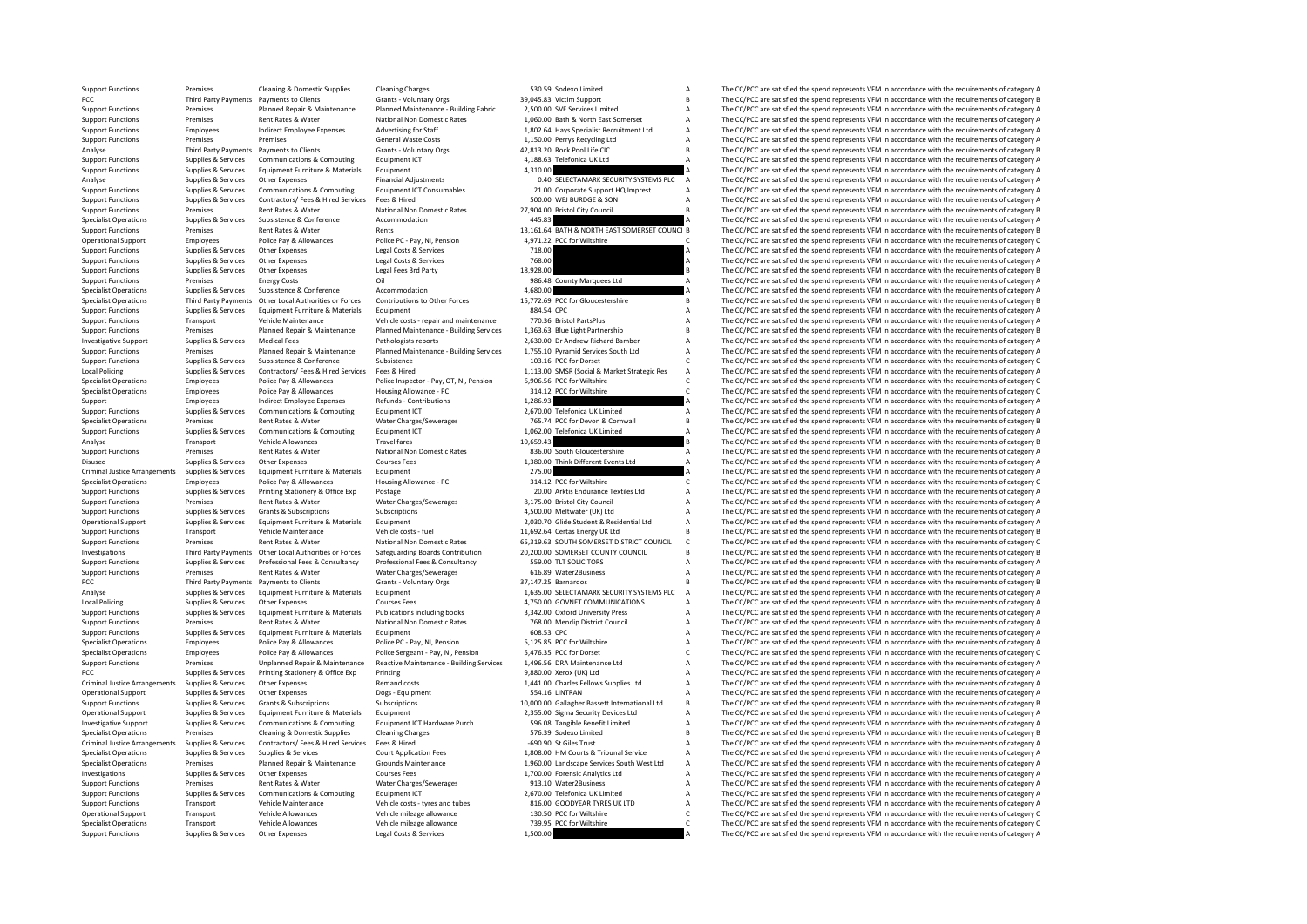Support Functions Transport Vehicle Maintenance Vehicle Costs - repair and maintenance -1,600.76 Calibration & Consultancy Services A The CC/PCC are satisfied the spend represents VFM in accordance with the requirements of Support Functions Transport Vehicle Maintenance Vehicle costs - tyres and tubes 668.58 CABOT TYRE SERVICE LTD A The CC/PCC are satisfied the spend represents VFM in accordance with the requirements of category A<br>Support Fu Specialist Operations Supplies & Services Other Expenses Courses Fees 600.00 HM Prisons and Probation Service A The CC/PCC are satisfied the spend represents VFM in accordance with the requirements of category A Support Fu Support Functions Employees Police Staff Pay & Allowances Police Staff - Pay, OT, NI, Pension 14,314.88 PCC for Wiltshire C The CC/PCC are satisfied the spend represents VFM in accordance with the requirements of category Support Functions Supplies & Services Communications & Computing Equipment ICT 6,443.68 Vodafone A The CC/PCC are satisfied the spend represents VFM in accordance with the requirements of category A Local Policine Supplies Local Policing Supplies Aservices Communications & Computing Equipment ICT Consumables 732.00 Tangible Benefit Limited A The CC/PCC are satisfied the spend represents VFM in accordance with the requirements of category A S Support Functions Supplies & Services Equipment Furniture & Materials Equipment Equipment Equipment 1,530.52 CPC A The CC/PCC are satisfied the spend represents VFM in accordance with the requirements of category A The CC/ Investigations Supplies & Services Other Expenses Courses Fees Courses Fees 6,228.38 College of Policing Ltd A The CC/PCC are satisfied the spend represents VFM in accordance with the requirements of category A Police Pay Police Pay & Allowances Police Ch. Insp. - Pay, NI, Pension, HA 7,463.42 PCC for Wiltshire C The CC/PCC are satisfied the spend represents VFM in accordance with the requirements of category C 151.20 Compacts UFM in accord Specialist Operations Supplies & Services Equipment Furniture & Materials Equipment Equipment 161.79 Corporate Support HQ Imprest A The CC/PCC are satisfied the spend represents VFM in accordance with the requirements of c Support Functions Supplies & Services Capital Charges Forensic Science Services 1,319.98 Orchid Cellmark Ltd A The CC/PCC are satisfied the spend represents VFM in accordance with the requirements of category A Vehicle All Support Functions Transport Vehicle Allowances Vehicle Mileage allowance 223.20 PCC for Wiltshire C The CC/PCC are satisfied the spend represents VFM in accordance with the requirements of category C Sepan and the requirem Support Functions Transport Vehicle Maintenance Vehicle costs - repair and maintenance 561.60 CASTROL (UK) LTD A The CC/PCC are satisfied the spend represents VFM in accordance with the requirements of category A Support F Support Functions Transport Vehicle Maintenance Vehicle costs - repair and maintenance 731.26 BMW (UK) Ltd A The CC/PCC are satisfied the spend represents VFM in accordance with the requirements of category C<br>Specialist Op Specialist Operations Employees Police Pay & Allowances Police PC - Pay, OT, NI, Pension 27,584.78 PCC for Dorset C The CC/PCC are satisfied the spend represents VFM in accordance with the requirements of category C Niters The CC/PCC are satisfied the spend represents VFM in accordance with the requirements of category A<br>The CC/PCC are satisfied the spend represents VFM in accordance with the requirements of category A<br>For the CC/PCC are sat Investigative Support Supplies & Services Equipment Furniture & Materials Equipment Liquipment 13,419.00 Focus 2000 Infrared Ltd B The CC/PCC are satisfied the spend represents VFM in accordance with the requirements of ca Support Employees Indirect Employee Expenses Refunds Contributions 1,468.12 A The CC/PCC are satisfied the spend represents VFM in accordance with the requirements of category A Specialist Operations Employees Police Pay & Specialist Operations Employees Police Pay & Allowances Police PC - Pay, NI, Pension 28,272.82 PCC for Wiltshire COME and C The CC/PCC are satisfied the spend represents VFM in accordance with the requirements of category Equipment Furniture & Materials Equipment<br>Communications & Computing and Furniture Equipment ICT Software 25,000,000 Forensic Analytics Itd A The CC/PCC are satisfied the spend represents VFM in accordance with the require Investigations Supplies & Services Communications & Computing Equipment ICT Software 25,000.00 Forensic Analytics Ltd B The CC/PCC are satisfied the spend represents VFM in accordance with the requirements of category B Su Support Functions Supplies & Services Equipment Furniture & Materials Equipment Equipment Equipment 6,965.86 Softcat Limited A The CC/PCC are satisfied the spend represents VFM in accordance with the requirements of catego Support Functions Premises Rent Rates & Water National Non Domestic Rates 1,472.00 Somerset West and Taunton Council A The CC/PCC are satisfied the spend represents VFM in accordance with the requirements of category A Sup Support Functions Supplies & Services Other Expenses Legal Fees 3rd Party 21,000.00 B The CC/PCC are satisfied the spend represents VFM in accordance with the requirements of category B In the CC/PCC are satisfied the spen Investigations Transport Vehicle Hire Vehicle Hire Hired Vehicle Costs 660.00 TOLLGATE HIRE LTD A The CC/PCC are satisfied the spend represents VFM in accordance with the requirements of category A<br>Boads Policing Sunnings Roads Policing Supplies & Services Equipment Furniture & Materials Equipment Operational 503.32 Protect Signs A The CC/PCC are satisfied the spend represents VFM in accordance with the requirements of category A A Analyse Analyse Employees Police Staff Pay & Allowances Staffing Agency 4,982.52 Matrix SCM Ltd A The CC/PCC are satisfied the spend represents VFM in accordance with the requirements of category A Pathologists reports A The CC/PC Nedical Fees Pathologists reports 2,610.00 Calamat Ltd (Prof D C Mangham) A The CC/PCC are satisfied the spend represents VFM in accordance with the equirements of category A The CC/PC are satisfied the spend represents VF Support Functions Supplies & Services Equipment Furniture & Materials Equipment Equipment Equipment Category A<br>Support Functions Support Attentions and the spend represents VFM in accordance with the requirements of catego Support Functions Premises Rent Rates & Water National Non Domestic Rates 2,816.00 North Somerset Council A The CC/PCC are satisfied the spend represents VFM in accordance with the requirements of category A<br>Support Functi Support Functions Support Functions A The CC/PCC are satisfied the spend represents VFM in accordance with the requirements of category A The CC/PCC are satisfied the spend represents VFM in accordance with the requirement Investigations Supplies & Services Catering Catering Catering Catering Catering Catering Catering Catering Catering Catering Catering Catering Catering Catering Catering Catering Catering Catering Catering Catering Caterin The CC/PCC are satisfied the spend represents VFM in accordance with the requirements of category A Support Functions Capital Charges Capital Charges Support Functions ICT Equipment Purchase 20,000.00 KIM Software Solutions Ltd B The CC/PCC are satisfied the spend represents VFM in accordance with the requirements of cat Subscriptions Subscriptions Subscriptions 3,360.00 The BE Project A The CC/PCC are satisfied the spend represents VFM in accordance with the requirements of category A The Communications Subscriptions 3,360.00 The BE Proje Support Functions Supplies & Services Communications & Computing Equipment ICT 17,424.19 Telefonica UK Limited B The CC/PCC are satisfied the spend represents VFM in accordance with the requirements of category B Specialist Operations Premises Rent Rates & Water National Non Domestic Rates 5,694.00 North Somerset Council A The CC/PCC are satisfied the spend represents VFM in accordance with the requirements of category A Police Pay Specialist Operations Employees Police Pay & Allowances Police PC - Pay, NI, Pension 4,948.39 PCC for Wiltshire A The CC/PCC are satisfied the spend represents VFM in accordance with the requirements of category A Support Support Functions Supplies & Services Printing Stationery & Office Exp Advertising (not recruitment) 590.00 Job Fairs Limited Mark and The CC/PCC are satisfied the spend represents VFM in accordance with the requirements o Specialist Operations Transport Vehicle Hire Weindele Method (October 1997) Hired Vehicle Costs 513.84 Scot Group Ltd A The CC/PCC are satisfied the spend represents VFM in accordance with the requirements of category A Su Support Functions Supplies & Services Contractors/ Fees & Hired Services Fees & Hired Services Fees & Hired -2,319.17 My Staff Shop Limited A The CC/PCC are satisfied the spend represents VFM in accordance with the require  $R = \frac{1}{2} \left( \frac{1}{2} \right) \left( \frac{1}{2} \right) \left( \frac{1}{2} \right) \left( \frac{1}{2} \right) \left( \frac{1}{2} \right) \left( \frac{1}{2} \right) \left( \frac{1}{2} \right) \left( \frac{1}{2} \right) \left( \frac{1}{2} \right) \left( \frac{1}{2} \right) \left( \frac{1}{2} \right) \left( \frac{1}{2} \right) \left( \frac{1}{2} \right) \left( \frac{1}{2} \right) \left( \frac{1}{2} \right) \left( \frac{1}{2} \right) \left( \$ Investigative Support Supplies & Services Medical Fees Pathologists reports 2,779.71 Dr AJ Jeffery A The CC/PCC are satisfied the spend represents VFM in accordance with the requirements of category A Criminal Justice Area Criminal Arrangements of Criminal Arrangements of Criminal Arrangements of Criminal A The CC/PCC are satisfied the spend represents VFM in accordance with the requirements of category A The CC/PCC are satisfied the spend r Support Functions Supplies & Services Other Expenses Legal Costs & Services Deal Costs Cervices Support Costs and the CC/PCC are satisfied the spend represents VFM in accordance with the requirements of category A Custom P Support Functions Employees Police Pay & Allowances Police Sergeant - Pay, NI, Pension 5,506.58 PCC for Wiltshire C The CC/PCC are satisfied the spend represents VFM in accordance with the requirements of category C Specia Specialist Operations Employees Police Pay & Allowances Police PC - Pay, OT, NI, Pension 26,461.54 PCC for Dorset C The CC/PCC are satisfied the spend represents VFM in accordance with the requirements of category C Dealing with the Public Supplies & Services Capital Charges Capital Charges Forensic Science Services Forensic Science Services and AS80.00 Systems Technology Consultants Ltd A The CC/PCC are satisfied the spend represents Specialist Operations Supplies & Services Subsistence Subsistence Subsistence Subsistence Subsistence Subsistence Subsistence and the subsistence of the Services Supplies Assertist of Category A The CC/PCC are satisfied th Equipment Furniture & Materials Equipment Operational 1,881.00 Revolution Air Services Ltd A The CC/PCC are satisfied the spend represents VFM in accordance with the requirements of category A<br>Rent Bates & Mater Material M Support Functions Premises Rent Rates Rent Rates National Non Domestic Rates 911.00 Bristol City Council A The CC/PCC are satisfied the spend represents VFM in accordance with the requirements of category A Support Functio Support Functions Premises Rent Rates & Water National Non Domestic Rates 586.00 South Somerset District Council A The CC/PCC are satisfied the spend represents VFM in accordance with the requirements of category A Crimina Criminal Justice Arrangements Supplies & Services Other Expenses Remand costs Remand costs 2,271.25 First West of England Ltd A The CC/PCC are satisfied the spend represents VFM in accordance with the requirements of categ Equipment Furniture & Materials Weapons 1,724.00 Axon Public Safety UK Limited A The CC/PCC are satisfied the spend represents VFM in accordance with the requirements of category A<br>In a The CC/PCC are satisfied the spend Support Functions Premises Diplanned Repair & Maintenance Reactive Maintenance - Building Services 2,361.33 STQ Vantage Limited A The CC/PCC are satisfied the spend represents VFM in accordance with the requirements of cat Support Functions Supplies & Services Contractors/ Fees & Hired Services Fees & Hired 1,082.50 My Staff Shop Limited A The CC/PCC are satisfied the spend represents VFM in accordance with the requirements of category A Sup Support Functions Supplies & Services Contractors/ Fees & Hired Services Fees & Hired Transformations Support Functions Supplies A The CC/PCC are satisfied the spend represents VFM in accordance with the requirements of ca Equipment 6. Supplies A The CC/PCC are satisfied the spend represents VFM in accordance with the requirements of category A The CC/PCC are satisfied the spend represents VFM in accordance with the requirements of category Operational Support Supplies & Services Equipment Furniture & Materials Equipment 1,327.00 Sigma Security Devices Ltd A The CC/PCC are satisfied the spend represents VFM in accordance with the requirements of category A Su Support Functions Supplies & Services Equipment Furniture & Materials Equipment CT a S95.60 Reflex Medical Ltd A The CC/PCC are satisfied the spend represents VFM in accordance with the requirements of category A Support F The CC/PCC are satisfied the spend represents VFM in accordance with the requirements of category A Support Functions Supplies & Services Other Expenses Legal Fees 3rd Party 47,050.000 B The CC/PCC are satisfied the spend represents VFM in accordance with the requirements of category B The CC/PCC are satisfied the spend Specialist Operations Third Party Payments Other Local Authorities or Forces Contributions to Other Forces 14.528.80 PCC for Gloucestershire B The CC/PCC are satisfied the spend represents VFM in accordance with the requir Support Functions Premises Rent Rates & Water National Non Domestic Rates 3,866.00 North Somerset Council A The CC/PCC are satisfied the spend represents VFM in accordance with the requirements of category A Service Catego Specialist Operations Supplies & Services Equipment Furniture & Materials Equipment Operational 2,182.11 Riflecraft Ltd A The CC/PCC are satisfied the spend represents VFM in accordance with the requirements of category A The CC/PCC are satisfied the spend represents VFM in accordance with the requirements of category A Investigative Support Supplies & Services Capital Charges Forensic Science Services 2,480.85 Orchid Cellmark Ltd A The CC/PCC are satisfied the spend represents VFM in accordance with the requirements of category A Police Support Functions Employees Police Pay & Allowances Police Sergeant - Pay, NI, Pension 5,556.00 PCC for Wiltshire C The CC/PCC are satisfied the spend represents VFM in accordance with the requirements of category C Vehicl Transport Vehicle Maintenance Vehicle costs - repair and maintenance 795.01 Westerly Bridgwater A The CC/PCC are satisfied the spend represents VFM in accordance with the requirements of category A Support Functions Supplies & Services Other Expenses Legal Costs & Services 770.00 A The CC/PCC are satisfied the spend represents VFM in accordance with the requirements of category A current category A current Costs are Support Functions Premises Rent Rates & Water Landlords Service Charge 11,500.00 SOUTH SOMERSET DISTRICT COUNCIL B The CC/PCC are satisfied the spend represents VFM in accordance with the requirements of category B<br>Support The CC/PCC are satisfied the spend represents VFM in accordance with the requirements of category A Specialist Operations Third Party Payments Other Local Authorities or Forces Contributions to Other Forces 15,281.13 PCC for Gloucestershire B The CC/PCC are satisfied the spend represents VFM in accordance with the requirements of category B Roads Policing Supplies & Services Equipment European Batterials Equipment 4,070.00 D.tec International Limited A The CC/PCC are satisfied the spend represents VFM in accordance with the requirements of category A Support Functions Employees Police Staff Pay & Allowances Police Staff - Pay, OT, NI, Pension 18,063.77 PCC for Dorset C The CC/PCC are satisfied the spend represents VFM in accordance with the requirements of category C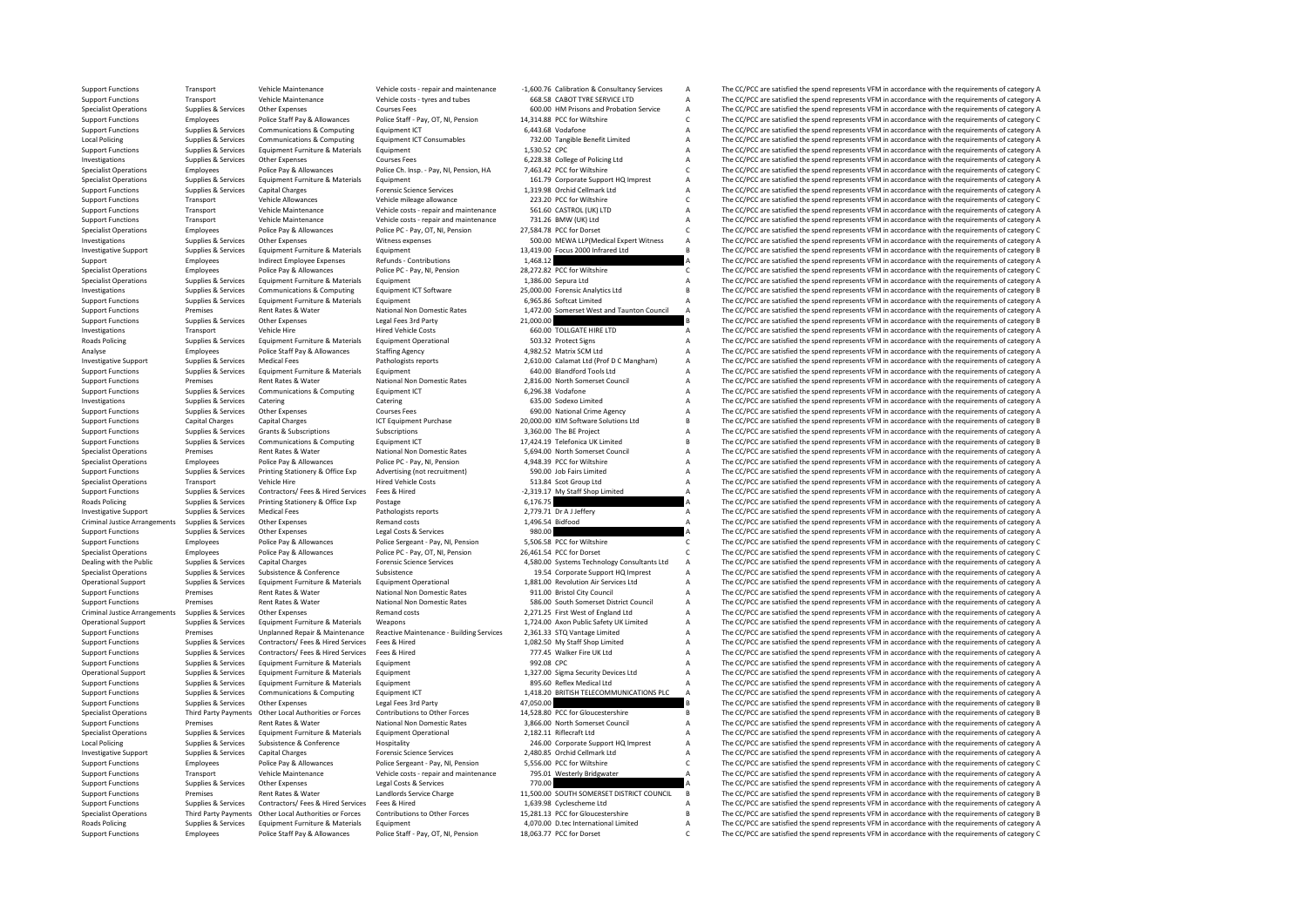Specialist Operations Transport Vehicle Allowances Travel fares Travel fares 76.00 PCC for Dorset C The CC/PCC are satisfied the spend represents VFM in accordance with the requirements of category C The Superations Premis Support Functions Premises Rent Rates & Water National Non Domestic Rates 3,866.00 Bristol City Council A The CC/PCC are satisfied the spend represents VFM in accordance with the requirements of category B<br>PCC The CC/PCC a PCC Third Party Payments Payments to Clients Grants - Voluntary Orgs 21,244.33 Swan Advocacy Network B The CC/PCC are satisfied the spend represents VFM in accordance with the requirements of category B Dogs - Kennel Purch Operational Support Supplies & Services Other Expenses Dogs - Kennel Purchase & Maint 1,602.50 The Pet Studio A The CC/PCC are satisfied the spend represents VFM in accordance with the requirements of category A Specialist Specialist Operations Supplies & Services Printing Stationery & Office Exp Stationery Stationery 20.40 Corporate Support HQ Imprest A The CC/PCC are satisfied the spend represents VFM in accordance with the requirements of Support Functions Capital Charges Capital Charges Vehicles Purchase 32,508.33 Volvo Car UK Ltd B The CC/PCC are satisfied the spend represents VFM in accordance with the requirements of category B Support Functions Transpo Support Functions Transport Vehicle Maintenance Vehicle costs - repair and maintenance 1,567.93 Bristol PartsPlus A The CC/PCC are satisfied the spend represents VFM in accordance with the requirements of category A Dealin Dealing with the Public Supplies & Services Other Expenses Courses Fees 2,600.00 arents Against Child Exploitation A The CC/PCC are satisfied the spend represents VFM in accordance with the requirements of category A Cours The CC/PCC are satisfied the spend represents VFM in accordance with the requirements of category A Support Functions Transport Vehicle Maintenance Vehicle costs - tyres and tubes 113.24 BMW (UK) Ltd A The CC/PCC are satisfied the spend represents VFM in accordance with the requirements of category A Support Functions Em Support Functions Employees Indirect Employee Expenses Advertising for Staff 1,812.99 Hays Specialist Recruitment Ltd A The CC/PCC are satisfied the spend represents VFM in accordance with the requirements of category A a Analyse Supplies & Services Equipment Furniture & Materials Equipment Equipment A A AB Corporate Support HQ Imprest A The CC/PCC are satisfied the spend represents VFM in accordance with the requirements of category A Vehi Support Functions Transport Vehicle Maintenance Vehicle costs - fuel 40,767.51 Arval UK Ltd B The CC/PCC are satisfied the spend represents VFM in accordance with the requirements of category B<br>Support Functions Premises R Support Functions Premises Premises Leases Text The Light Partnership C The CC/PCC are satisfied the spend represents VFM in accordance with the requirements of category C are satisfied the spend represents VFM in accordan Analyse Employees Police Staff Pay & Allowances Staffing Agency 6,451.54 6,451.54 A The CC/PCC are satisfied the spend represents VFM in accordance with the requirements of category A Subsett Pay and the spend represents V Rent Rates & Water Mational Non Domestic Rates 508.00 Monmouthshire County Council A The CC/PCC are satisfied the spend represents VFM in accordance with the requirements of category A<br>Police Staff parameters and the requi Analyse Employees Police Staff Pay & Allowances Staffing Agency 7,689.79 Matrix SCM Ltd A The CC/PCC are satisfied the spend represents VFM in accordance with the requirements of category A Criminal lustice Arrangements Se Criminal Justice Arrangements Supplies & Services Clothing Uniforms & Laundry Laundry & Dry Cleaning Many Sacson States and the Service of Criminal Justice Arrangements VFM in accordance with the requirements of category A Operational Support Police Pay & Allowances Police Sergeant - Pay, NI, Pension 5,490.76 PCC for Wiltshire C The CC/PCC are satisfied the spend represents VFM in accordance with the requirements of category C are satisfied PCC PEC Supplies & Services Contractors/ Fees & Hired Services Fees & Hired 4,980.00 TLT SOLICITORS A The CC/PCC are satisfied the spend represents VFM in accordance with the requirements of category A Contractors/ Fees A Operational Supplies Aservices Other Expenses Courses Fees Courses Fees 500.00 PCC for South Yorkshire A The CC/PCC are satisfied the spend represents VFM in accordance with the requirements of category A Support Functions Support Functions Supplies & Services Subsistence Subsistence Subsistence Subsistence Subsistence Subsistence<br>
Analyse and the compact of the spend represents VFM in accordance with the requirements of category A<br>
Analyse Analyse Supplies & Services Other Expenses Supplies Aservices Other Expenses Financial Adjustments of category<br>A The CC/PCC are satisfied the spend represents VFM in accordance with the requirements of category A CC/PCC ar PCC Third Party Payments Payments to Clients Grants - Voluntary Orgs 14,916.66 Resolve West B The CC/PCC are satisfied the spend represents VFM in accordance with the requirements of category B The Crient A The CC/PCC are Operational Support Transport Vehicle Allowances Travel fares Travel fares 4.80 Corporate Support HQ Imprest A The CC/PCC are satisfied the spend represents VFM in accordance with the requirements of category A Roads Polic Roads Policing Supplies & Services Printing Stationery & Office Exp Postage Printing Stationery & Office Exp Postage 7,251.49 A The CC/PCC are satisfied the spend represents VFM in accordance with the requirements of categ Other Expenses Dogs - Purchase Dogs - Purchase 750.00 Hartshill Kennels and Cattery A The CC/PCC are satisfied the spend represents VFM in accordance with the requirements of category A The Category A The Crime and The Cat Sunnort Functions and the second provides are an inchanged Repair & Maintenance Reactive Maintenance Ruilding Services 750.42 Sovereign Fire & Security Itd a The CC/PCC are satisfied the spend represents VFM in accordance Support Functions Premises Rent Rates & Water Water Water Rates/Sewerages 787.61 Water2Business A The CC/PCC are satisfied the spend represents VFM in accordance with the requirements of category A Support Functions Premis Support Functions Premises Planned Repair & Maintenance Planned Maint - Roof repairs 3,756.67 STQ Vantage Limited A The CC/PCC are satisfied the spend represents VFM in accordance with the requirements of category B<br>Suppor Support Function Contribution Contribution Contribution 30,000.00 St Giles Trust B The CC/PCC are satisfied the spend represents VFM in accordance with the requirements of category B 146.23 Telefonica UK Limited A The CC/P Support Functions Supplies & Services Communications & Computing Equipment ICT 746.23 Telefonica UK Limited A The CC/PCC are satisfied the spend represents VFM in accordance with the requirements of category A District 101 Premises Cleaning & Domestic Supplies Cleaning Charges 732.02 Sodexo Limited B The CC/PCC are satisfied the spend represents VFM in accordance with the requirements of category B Support Functions Supplies & Services Subsistence Conference Conference Conference Conference Conference Conference Conference Subsistence Subsistence Subsistence a Subsistence a Subsistence a Subsistence a Subsistence a S Operational Subsistence Subsistence Subsistence Subsistence and the CONFECT Care satisfied the spend represents VFM in accordance with the requirements of category C 18.06 PCC for Wiltshire C C The CC/PCC are satisfied th Support Functions Premises Rent Rates & Water Water Charges/Sewerages 1,385.11 Water2Business A The CC/PCC are satisfied the spend represents VFM in accordance with the requirements of category A Support Functions Support Support Functions Supplies & Services Grants & Subscriptions Subscriptions Subscriptions Subscriptions Subscriptions Subscriptions Subscriptions and maintenance 10,000.00 Gallagher Bassett International Ltd B The CC/PCC ar Support Functions Transport Vehicle Maintenance Vehicle costs - repair and maintenance 975.12 BRISTOL STREET MOTORS A The CC/PCC are satisfied the spend represents VFM in accordance with the requirements of category A<br>Supp Experiences Rent Rates & Water Rents Rents Functions Premises Rents City Council A The CC/PCC are satisfied the spend represents VFM in accordance with the requirements of category A The CC/PC are categorically the spend r Support Functions Supplies & Services Communications & Computing Equipment ICT 19,438.58 Telefonica UK Limited B The CC/PCC are satisfied the spend represents VFM in accordance with the requirements of category B in a requ Support Functions Supplies & Services Other Expenses Legal Costs & Services 2,500.00 A The CC/PCC are satisfied the spend represents VFM in accordance with the requirements of category A<br>Specialist Operations Supplies & Se Specialist Operations Supplies & Services Communications & Computing Equipment ICT 545.67 Telefonica UK Limited The CC/PCC are satisfied the spend represents VFM in accordance with the requirements of category A Computing Specialist Operations Supplies & Services Other Expenses Courses Fees 804.50 Courses Fees 804.50 College of Policing Ltd A The CC/PCC are satisfied the spend represents VFM in accordance with the requirements of category A The CC/PCC are satisfied the spend represents VFM in accordance with the requirements of category A Investigations Supplies & Services Other Expenses Courses Fees S.291.50 Moira Pook RI Ltd A The CC/PCC are satisfied the spend represents VFM in accordance with the requirements of category A Supplies & Services Other Expe Support Functions Support Functions Supplies Contractors/ Fees & Hired Services Fees & Hired 687.50 My Staff Shop Limited A The CC/PCC are satisfied the spend represents VFM in accordance with the requirements of category Support Functions Transport Vehicle Allowances Vehicle Mileage allowance Vehicle mileage allowance 343.80 PCC for Wiltshire CC/PCC are satisfied the spend represents VFM in accordance with the requirements of category C Su Support Functions Premises Unplanned Repair & Maintenance Reactive Maintenance - Building Fabric 537.40 Avon County Blinds A The CC/PCC are satisfied the spend represents VFM in accordance with the requirements of category Support Functions Supplies & Services Communications & Computing Equipment ICT Software 7,385.10 PHOENIX SOFTWARE LTD A The CC/PCC are satisfied the spend represents VFM in accordance with the requirements of category A Lo Local Policing Supplies According Supplies According Supplies According Supplies According Supplies Supplies Supplies Supplies Supplies Supplies and The CC/PCC are satisfied the spend represents VFM in accordance with the Support Functions Premises Rent Rates Rent Rates Rent Rates National Non Domestic Rates 12,646.00 South Somerset District Council B The CC/PCC are satisfied the spend represents VFM in accordance with the requirements of c Specialist Operations Transport Vehicle Allowances Travel fares Travel fares 641.08 A The CC/PCC are satisfied the spend represents VFM in accordance with the requirements of category A<br>Support Functions Transport Vehicle Support Functions Transport Vehicle Maintenance Vehicle costs - repair and maintenance 1,836.99 Staceys Motors A The CC/PCC are satisfied the spend represents VFM in accordance with the requirements of category A Analyse S Other Expenses Financial Adjustments of category A<br>Dinalange Reactive Maintenance - Building Services 2013 00 Quadrant Contract Elonings Limited a The CC/PCC are satisfied the spend represents VFM in accordance with the re Support Functions Premises Unplanned Repair & Maintenance Reactive Maintenance - Building Services 2,133.00 Quadrant Contract Floorings Limited A The CC/PCC are satisfied the spend represents VFM in accordance with the req Support Functions Premises Rent Rates & Water National Non Domestic Rates 1,310.00 Bristol City Council A The CC/PCC are satisfied the spend represents VFM in accordance with the requirements of category A Investigative Su Supplies & Services Equipment - Consumables Equipment - Consumables Equipment - Consumables Equipment - Consumables<br>Supplies Services Services (Suppliers A Services Services 650.00 MA Products (UK) Ltd t/a SceneSafe A The Support Functions Supplies & Services Other Expenses Legal Costs & Services Expenses Legal Costs & Services Capital Costs & Services 650.00 A The CC/PCC are satisfied the spend represents VFM in accordance with the require Investigative Support Supplies & Services Capital Charges Forensic Science Services 5,554.30 Orchid Cellmark Ltd A The CC/PCC are satisfied the spend represents VFM in accordance with the requirements of category A Rent Ra Specialist Operations Premises Rent Rates & Water National Non Domestic Rates 11,723.00 South Gloucestershire B The CC/PCC are satisfied the spend represents VFM in accordance with the requirements of category B<br>Support Fu The CC/PCC are satisfied the spend represents VFM in accordance with the requirements of category A Sunnort Functions Commission of the Property of category Bannel Remains Maintenance Plannel Maintenance Ruilding Fabric 563.81 Rue Light Partnershin R The CC/PCC are satisfied the spend represents VFM in accordance with th Analyse Supplies & Services Communications & Computing Equipment ICT Software 195,000.00 Sopra Steria Limited C The CC/PCC are satisfied the spend represents VFM in accordance with the requirements of category C National N Support Functions Premises Rent Rates Rent Rates National Non Domestic Rates 1,123.00 Mendip District Council A The CC/PCC are satisfied the spend represents VFM in accordance with the requirements of category A District C Disused Premises Rent Rates & Water Rents Rents Rents Rents 937.50 A The CC/PCC are satisfied the spend represents VFM in accordance with the requirements of category A<br>A The CC/PCC are satisfied the spend represents VFM i The CC/PCC are satisfied the spend represents VFM in accordance with the requirements of category B Operational Support Premises Planned Repair & Maintenance Planned Maintenance - Building Fabric 240.00 Blue Light Partnership B The CC/PCC are satisfied the spend represents VFM in accordance with the requirements of categ Support Functions Supplies & Services Equipment Furniture & Materials Equipment Criticals Equipment Critical C<br>The CC/PCC are satisfied the spend represents VFM in accordance with the requirements of category A Satisfied t The CC/PCC are satisfied the spend represents VFM in accordance with the requirements of category C Investigations Supplies & Services Printing Stationery & Office Exp Printing Printing 1,069.50 Xerox (UK) Ltd A The CC/PCC are satisfied the spend represents VFM in accordance with the requirements of category A Constant A Operational Support Supplies & Services Equipment Furniture & Materials Equipment Equipment 1,460.00 A The CC/PCC are satisfied the spend represents VFM in accordance with the requirements of category A<br>
Support Functions The CC/PCC are satisfied the spend represents VFM in accordance with the requirements of category A Support European Supplies & Services Contractors/Fees & Hired Services Parties Property and the expectation of Finance L A The CC/PCC are satisfied the speed represents VEM in accordance with the requirements of category a Operational Support Supplies & Services Other Expenses Dogs - Equipment Dogs - Equipment Support Dogs - Equipment 500.00 TLT SOLISI LINTRAN A The CC/PCC are satisfied the spend represents VFM in accordance with the require Supplies & Services Professional Fees & Consultancy Professional Fees & Consultancy Professional Fees & Consultancy Consultancy 650.00 TLT SOLICITORS A The CC/PCC are satisfied the spend represents VFM in accordance with t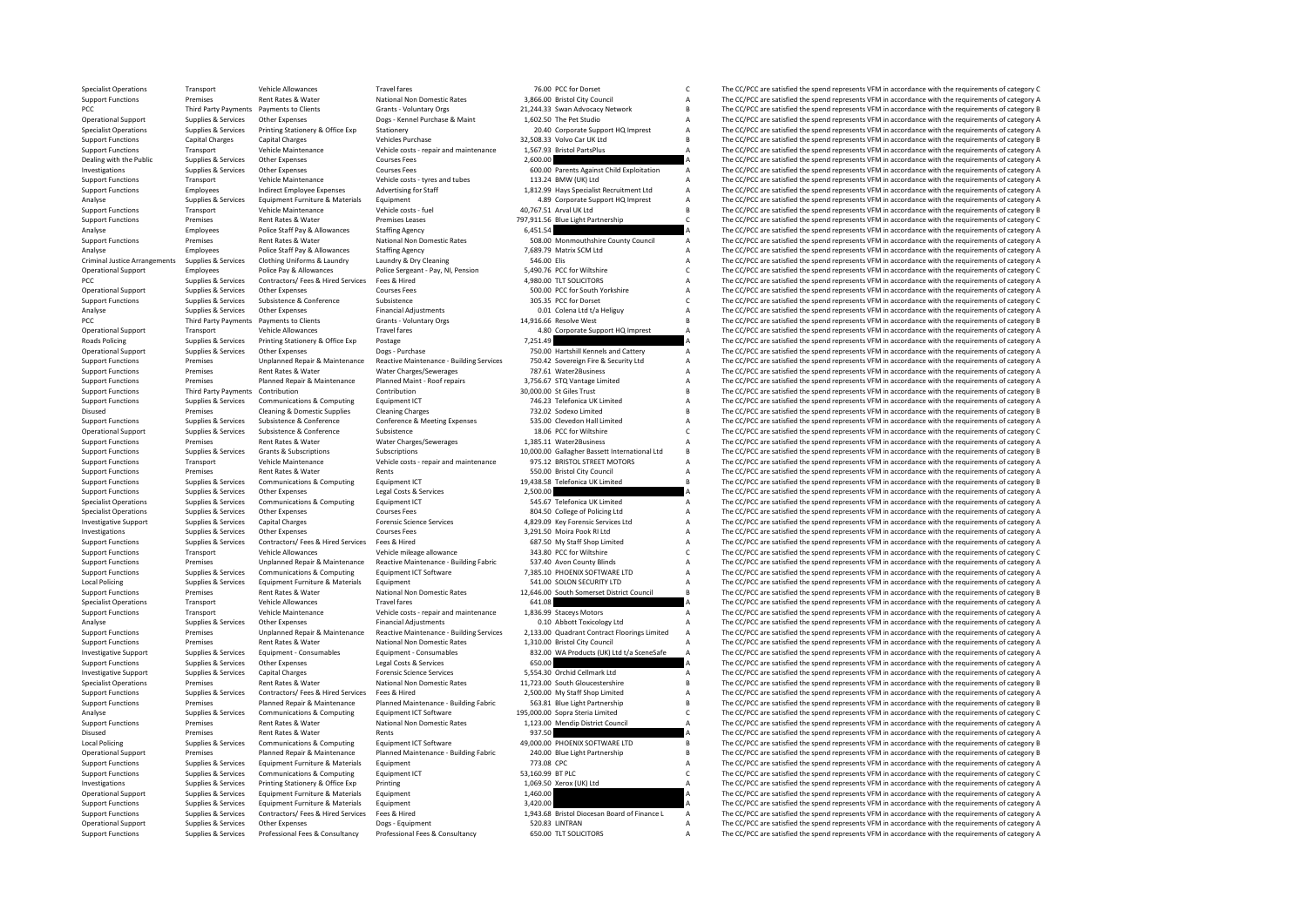Support Functions Premises Premises Planned Repair & Maintenance Planned Maintenance - Building Fabric 21,229.00 DRA Maintenance Ltd B The CC/PCC are satisfied the spend represents VFM in accordance with the requirements o Investigative Support Supplies & Services Medical Fees Medical Fees Pathologists reports 2,779.71 Dr A J Jeffery A The CC/PCC are satisfied the spend represents VFM in accordance with the requirements of category A Support Support Functions Supplies & Services Other Expenses Contingencies Contingencies 1,750.00 A The CC/PCC are satisfied the spend represents VFM in accordance with the requirements of category A<br>Specialist Operations Premises Specialist Operations Premises Planned Repair & Maintenance Planned Maintenance - Building Services 99.66 Jackson Lift Services Ltd A The CC/PCC are satisfied the spend represents VFM in accordance with the requirements of Support Functions Premises Rent Rates Rent Rates Rent Rates National Non Domestic Rates 2,096.00 Mendip District Council A The CC/PCC are satisfied the spend represents VFM in accordance with the requirements of category A Support Functions Supplies & Services Supplies & Services Court Application Fees 2,712.00 2,712.00 A The CC/PCC are satisfied the spend represents VFM in accordance with the requirements of category A Supplies & Services S Support Functions Supplies & Services Equipment Furniture & Materials Equipment Functions Equipment Punctions Equipment 1933.40 CPC A The CC/PCC are satisfied the spend represents VFM in accordance with the requirements of Investigative Support Supplies & Services Equipment Furniture & Materials Equipment Purniture & Materials Equipment Purniture & Materials Equipment Transport Purniture & Materials Equipment Transport Purniture & Materials Vehicle Maintenance Vehicle costs - fuel 41.67 Corporate Support Bridgwater Impres A The CC/PCC are satisfied the spend represents VFM in accordance with the requirements of category A<br>A The CLOC are satisfied the spend re Specialist Operations Premises Unplanned Repair & Maintenance Responsive Maint Mechanical Plant 1,627.92 PCC for Devon & Cornwall B The CC/PCC are satisfied the spend represents VFM in accordance with the requirements of c Specialist Operations Premises Cleaning & Domestic Supplies Cleaning Charges and the Charges 1,572.70 Sodexo Limited B The CC/PCC are satisfied the spend represents VFM in accordance with the requirements of category B Sup Supplies Supplies & Services Subsistence Conference Conference Conference Conference Conference Conference Conference Substement and the CONFerence of the CONFerence of Category A The COPCC are satisfied the spend represen Support Functions Capital Charges Capital Charges Capital Charges ICT Equipment Purchase 1,604.00 Vodafone Corporate Limited A The CC/PCC are satisfied the spend represents VFM in accordance with the requirements of catego Analyse Supplies & Services Equipment Furniture & Materials Equipment 1,635.00 SELECTAMARK SECURITY SYSTEMS PLC A The CC/PCC are satisfied the spend represents VFM in accordance with the requirements of category A Supplies Support Functions Supplies & Services Communications & Computing Telephone Calls Telephone Calls 541.67 BT PLC<br>Support Functions Support Functions Service Charge Computing and the computing computing computing a service C<br> Experiment Premises Rent Rates & Water Landlords Service Charge 3,020.24 Jones Lang LaSalle Ltd A The CC/PCC are satisfied the spend represents VFM in accordance with the requirements of category A Courses Fees S,844.00 Co Support Functions Supplies & Services Other Expenses Courses Fees Courses Fees 5,844.00 College of Policing Ltd A The CC/PCC are satisfied the spend represents VFM in accordance with the requirements of category A Support Supplies Supplies & Services Equipment Furniture & Materials Equipment Equipment Equipment Equipment Equipment<br>
Support Functions and the COPCC are satisfied the spend represents VFM in accordance with the requirements of Support Functions Transport Vehicle Maintenance Vehicle costs - tyres and tubes 1,210.00 GOODYEAR TYRES UK LTD A The CC/PCC are satisfied the spend represents VFM in accordance with the requirements of category A SS3.20 He 853.20 Heckler & Koch GB NSAF Limited  $\overline{A}$  The CC/PCC are satisfied the spend represents VFM in accordance with the requirements of category A Support Functions Supplies & Services Other Expenses Courses Fees 500.00 Support Tunck of Courses Conference American Courses Fees 500.00 Circadian Trust A The CC/PCC are satisfied the spend represents VFM in accordance wi Operational Support Supplies & Services Subsistence & Conference Conference & Meeting Expenses 810.00 Circadian Trust A The CC/PCC are satisfied the spend represents VFM in accordance with the requirements of category A Po Specialist Operations Employees Police Pay & Allowances Police Sergeant - Pay, NI, Pension 5,476.35 PCC for Dorset C The CC/PCC are satisfied the spend represents VFM in accordance with the requirements of category C<br>Speci Specialist Operations Supplies & Services Subsistence & Conference Hospitality 20.93 Corporate Support HQ Imprest A The CC/PCC are satisfied the spend represents VFM in accordance with the requirements of category A<br>Specia Equipment Furniture & Materials Equipment<br>
Specialist Operations A The CC/PCC are satisfied the spend represents VFM in accordance with the requirements of category A a dona are a dona are a dona are a dona are a dona are Support Employees Indirect Employee Expenses Refunds Contributions 4,097.47 4,097.47 A The CC/PCC are satisfied the spend represents VFM in accordance with the requirements of category A Category A Category A The CC/PCC ar Analysies Supplies Supplies Other Expenses Financial Adjustments Communication Communication of the CC/PCC are satisfied the spend represents VFM in accordance with the requirements of category A communication of category Analyse Supplies Services Other Expenses Financial Adjustments -0.01 Kevin Parker Horseboxes Ltd C The CC/PCC are satisfied the spend represents VEM in accordance with the enguirements of category C The CC/PC are satisfied Specialist Operations Premises Energy Costs Specialist Operations Premises Energy Costs Gategory B Cases Gas 366.85 PCC for Devon & Cornwall B The CC/PCC are satisfied the spend represents VFM in accordance with the requir Dealing with the Public Supplies & Services Other Expenses Courses Fees 5,200.00 5,200.00 A The CC/PCC are satisfied the spend represents VFM in accordance with the requirements of category A Courses Courses Court Applicat Investigations Supplies & Services Support Support Support HQ Imprest The CC/PCC are satisfied the spend represents VFM in accordance with the requirements of category A The CC/PCC are satisfied the spend represents VFM in Support Functions Supplies & Services Printing Stationery & Office Exp Postage Professional Expect Principal Expect Professional Expect Professional Expect Professional Expect Professional Expect Professional Expect Profes The CC/PCC are satisfied the spend represents VFM in accordance with the requirements of category A Support Functions Transport Vehicle Maintenance Vehicle costs - tyres and tubes 684.00 GOODYEAR TYRES UK LTD A The CC/PCC are satisfied the spend represents VFM in accordance with the requirements of category B<br>Support Fun S3,841.66 Volvo Car UK Ltd **B** B The CC/PCC are satisfied the spend represents VFM in accordance with the requirements of category B<br>1.635.00 SEIFCTAMARK SECURITY SYSTEMS PUC A The CC/PCC are satisfied the spend represents Analyse Supplies & Services Equipment Furniture & Materials Equipment Equipment 1,635.00 SELECTAMARK SECURITY SYSTEMS PLC A The CC/PCC are satisfied the spend represents VFM in accordance with the requirements of category Support Functions Transport Vehicle Maintenance Vehicle costs - tyres and tubes 628.00 GOODYEAR TYRES UK LTD A The CC/PCC are satisfied the spend represents VFM in accordance with the requirements of category A results and Investigative Support Supplies & Services Capital Charges Forensic Science Services Forensic Science Services 1,470.30 Orchid Cellmark Ltd A The CC/PCC are satisfied the spend represents VFM in accordance with the requirem Supplies & Services Court Application Fees 167.00 Corporate Support HQ Imprest A The CC/PCC are satisfied the spend represents VFM in accordance with the requirements of category A<br>Other Local Authorities or Forces Contrib Analyse Third Party Payments Other Local Authorities or Forces Contributions to Other Forces 28,800.00 PCC for Devon & Cornwall B The CC/PCC are satisfied the spend represents VFM in accordance with the requirements of cat Roads Policing Supplies & Services Equipment Furniture & Materials Equipment LC Equipment A 4,070.00 D.tec International Limited A The CC/PCC are satisfied the spend represents VFM in accordance with the requirements of ca Support Functions Supplies & Services Communications & Computing Equipment ICT Repairs & Maintenance 1,776.00 Vodafone A The CC/PCC are satisfied the spend represents VFM in accordance with the requirements of category A S Specialist Operations Supplies & Services Subsistence Subsistence Subsistence Subsistence Subsistence Subsistence Subsistence Subsistence and the CC/PC are satisfied the spend represents VFM in accordance with the requirem Communications & Computing Equipment ICT Repairs & Maintenance 3,954.00 Pomeroy IT Solutions UK Limited The CC/PCC are satisfied the spend represents VFM in accordance with the requirements of category A<br>Vehicle Allowances Operational Support Transport Vehicle Allowances Travel fares Travel fares 11.67 PCC for Wiltshire C The CC/PCC are satisfied the spend represents VFM in accordance with the requirements of category C The Crisis Allowances Support Functions Supplies & Services Subsistence & Conference Conference Conference Conference Conference Conference a Conference a Conference a LOG2.50 PCC for Bedfordshire A The CC/PCC are satisfied the spend represents The CC/PCC are satisfied the spend represents VFM in accordance with the requirements of category A Local Policing Premises Rent Rates & Water Landlords Service Charge 2,100.00 North Somerset Council A The CC/PCC are satisfied the spend represents VFM in accordance with the requirements of category A Care in the requirem Analyse Supplies & Services Equipment Furniture & Materials Equipment Critations Equipment 1,196.00 SELECTAMARK SECURITY SYSTEMS PLC A The CC/PCC are satisfied the spend represents VFM in accordance with the requirements o Communications & Computing Equipment ICT Hardware Purch 30.00 Corporate Support HQ Imprest A The CC/PCC are satisfied the spend represents VFM in accordance with the requirements of category A<br>Vehicle Workshons/Maintenance Roads Policing Transport Vehicle Workshops/Maintenance Vehicle recovery 1,453.00 AA Business Services A The CC/PCC are satisfied the spend represents VFM in accordance with the requirements of category A Special Services C Specialist Operations Supplies & Services Other Expenses Licences & Orders Corders Supplies Corders Supplies A The CC/PCC are satisfied the spend represents VFM in accordance with the requirements of category A Licences A Investigative Support Supplies & Services Equipment Furniture & Materials Equipment Equipment 1,562.40 Insight Direct (UK) Ltd A The CC/PCC are satisfied the spend represents VFM in accordance with the requirements of cate Catering Catering Catering Catering Catering 14.45 Corporate Support HQ Imprest A The CC/PCC are satisfied the spend represents VFM in accordance with the requirements of category A<br>Vehicle Maintenance VFM in accordance VF Support Functions Transport Vehicle Maintenance Vehicle costs - repair and maintenance 3,379.47 SJ Cook & Sons A The CC/PCC are satisfied the spend represents VFM in accordance with the requirements of category A Crite Con Investigative Support Supplies & Services Capital Charges Forensic Science Services Forensic Science Services 3,543.15 Orchid Cellmark Ltd A The CC/PCC are satisfied the spend represents VFM in accordance with the requirem Supplies & Services Equipment Furniture & Materials Equipment equipment and the statisfied of the CC/PC are satisfied the spend represents VFM in accordance with the requirements of category A a statisfied the spend repres Support Functions Supplies & Services Communications & Computing Equipment ICT 6,607.94 Vodafone A The CC/PCC are satisfied the spend represents VFM in accordance with the requirements of category A Support Functions Premises Planned Repair & Maintenance Planned Maintenance - Building Fabric 1,316.36 Sodexo Limited A The CC/PCC are satisfied the spend represents VFM in accordance with the requirements of category A Th Local Policing Supplies Services Communications & Computing Equipment ICT Hardware Purch 3,044.40 Jaama Ltd A The CC/PCC are satisfied the spend represents VFM in accordance with the requirements of category A Supplies & S The CC/PCC are satisfied the spend represents VFM in accordance with the requirements of category C Support Functions Premises Rent Rates Rent Rates Rent Rates Premises Rent Rates 2,035.00 Somerset West and Taunton Council A The CC/PCC are satisfied the spend represents VFM in accordance with the requirements of category Support Functions Supplies & Services Communications & Computing Equipment ICT 4,316.32 Telefonica UK Ltd A The CC/PCC are satisfied the spend represents VFM in accordance with the requirements of category A Dectors - char Investigations Supplies & Services Medical Fees Doctors - charges for statements and the charges of statement are to develop to the spend of the spend represents of the spend represents VFM in accordance with the requireme Specialist Operations Supplies & Services Contractors/ Fees & Hired Services Fees & Hired 644.96 DRA Maintenance Ltd A The CC/PCC are satisfied the spend represents VFM in accordance with the requirements of category A Sup Premises Cleaning & Domestic Supplies Cleaning Charges 42,702.20 Sodexo Limited B The CC/PCC are satisfied the spend represents VFM in accordance with the requirements of category B Specialist Operations Supplies & Services Contractors/ Fees & Hired Services Fees & Hired - Cleaning Cells/Vehs 6.66 A The CC/PCC are satisfied the spend represents VFM in accordance with the requirements of category A Cri Investigative Support Supplies & Services Medical Fees Pathologists reports Pathologists reports 1,300.00 Calamat Ltd (Prof D C Mangham) A The CC/PCC are satisfied the spend represents VFM in accordance with the requiremen Premises Unplanned Repair & Maintenance Reactive Maintenance - Building Fabric 770.50 DRA Maintenance Ltd Maintenance And The CC/PCC are satisfied the spend represents VFM in accordance with the requirements of category A<br> Support Functions Premises Cleaning & Domestic Supplies Window Cleaning 1,759.71 Sodexo Limited A The CC/PCC are satisfied the spend represents VFM in accordance with the requirements of category A Constant Constance A Con Specialist Operations Supplies & Services Subsistence & Conference Conference Conference Conference Conference Conference Bubsistence Specialist Specialist A The CC/PCC are satisfied the spend represents VFM in accordance The CC/PCC are satisfied the spend represents VFM in accordance with the requirements of category A Specialist Operations Employees Police Pay & Allowances Pay NI, Pension 6,844.54 PCC for Wiltshire C The CC/PCC are satisfied the spend represents VFM in accordance with the requirements of category Cleaning In accordance Criminal Justice Arrangements Supplies & Services Clothing Uniforms & Laundry Laundry Laundry & Dry Cleaning 885.20 Elis A The CC/PCC are satisfied the spend represents VFM in accordance with the requirements of category A Support Employees Indirect Employee Expenses Refunds Contributions 1,952.36 A The CC/PCC are satisfied the spend represents VFM in accordance with the requirements of category A